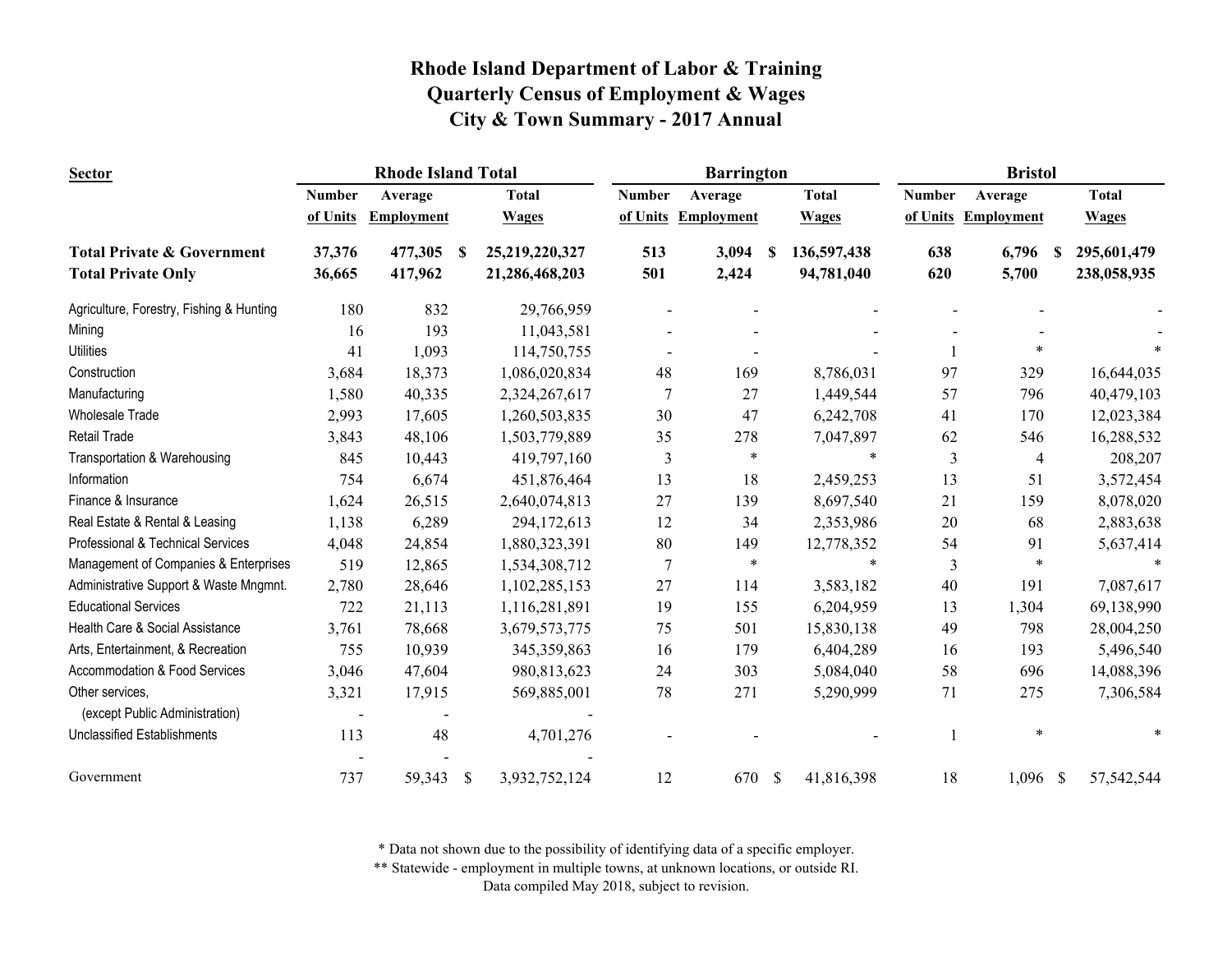| <b>Sector</b>                                     | <b>Burrillville</b> |                     |              |              | <b>Central Falls</b> |                          |      |              | <b>Charlestown</b> |                     |                  |  |
|---------------------------------------------------|---------------------|---------------------|--------------|--------------|----------------------|--------------------------|------|--------------|--------------------|---------------------|------------------|--|
|                                                   | <b>Number</b>       | Average             |              | <b>Total</b> | <b>Number</b>        | Average                  |      | <b>Total</b> | <b>Number</b>      | Average             | <b>Total</b>     |  |
|                                                   |                     | of Units Employment |              | <b>Wages</b> | of Units             | <b>Employment</b>        |      | <b>Wages</b> |                    | of Units Employment | <b>Wages</b>     |  |
| <b>Total Private &amp; Government</b>             | 317                 | 3,277               | S            | 138,801,754  | 277                  | 2,855                    | - \$ | 114,799,853  | 244                | 1,565<br>-S         | 64,841,245       |  |
| <b>Total Private Only</b>                         | 301                 | 2,688               |              | 112,783,059  | 267                  | 2,231                    |      | 80,027,018   | 228                | 1,349               | 54,243,888       |  |
| Agriculture, Forestry, Fishing & Hunting          | $\overline{2}$      | $\ast$              |              | *            |                      | $\ast$                   |      | *            | 2                  | $\ast$              |                  |  |
| Mining                                            |                     |                     |              |              |                      |                          |      |              | 2                  |                     |                  |  |
| <b>Utilities</b>                                  | 3                   | 55                  |              | 5,248,725    |                      |                          |      |              |                    |                     |                  |  |
| Construction                                      | 74                  | 307                 |              | 18,346,601   | 36                   | 146                      |      | 5,626,243    | 52                 | 166                 | 8,762,698        |  |
| Manufacturing                                     | 14                  | 707                 |              | 38, 393, 436 | 28                   | 545                      |      | 22,153,591   | 2                  | $\ast$              |                  |  |
| <b>Wholesale Trade</b>                            | 22                  | 65                  |              | 5,205,929    | 3                    | 22                       |      | 1,408,292    | 10                 | 25                  | 2,151,122        |  |
| Retail Trade                                      | 21                  | 132                 |              | 3,073,499    | 46                   | 249                      |      | 7,654,229    | 22                 | 145                 | 4,490,347        |  |
| Transportation & Warehousing                      | 3                   | 44                  |              | 1,549,919    | 11                   | 26                       |      | 486,082      | 1                  | $\ast$              |                  |  |
| Information                                       | 6                   | 29                  |              | 806,473      |                      | $\ast$                   |      |              | 5                  | 21                  | 458,206          |  |
| Finance & Insurance                               | 5                   | 11                  |              | 450,607      | 6                    | 29                       |      | 1,174,795    | 10                 | 46                  | 3,598,469        |  |
| Real Estate & Rental & Leasing                    |                     | $\overline{7}$      |              | 265,391      | $\overline{7}$       | 27                       |      | 767,349      | 9                  | 48                  | 2,161,340        |  |
| Professional & Technical Services                 | 32                  | 59                  |              | 3,470,384    | 12                   | 19                       |      | 594,326      | 21                 | 40                  | 2,986,449        |  |
| Management of Companies & Enterprises             |                     |                     |              |              |                      |                          |      |              |                    | $\ast$              |                  |  |
| Administrative Support & Waste Mngmnt.            | 20                  | 77                  |              | 3,440,496    | 16                   | 210                      |      | 11,275,165   | 20                 | 52                  | 1,914,861        |  |
| <b>Educational Services</b>                       | 4                   | 18                  |              | 172,800      | 3                    | 207                      |      | 9,566,270    | 3                  | 3                   | 116,330          |  |
| Health Care & Social Assistance                   | 27                  | 560                 |              | 21,166,460   | 37                   | 389                      |      | 11,827,043   | 19                 | 153                 | 5,971,352        |  |
| Arts, Entertainment, & Recreation                 | 6                   | 48                  |              | 872,856      |                      | $\overline{\phantom{a}}$ |      |              | $\overline{4}$     | 27                  | 1,606,042        |  |
| Accommodation & Food Services                     | 26                  | 474                 |              | 7,522,329    | 34                   | 263                      |      | 4,813,828    | 21                 | 290                 | 5,075,699        |  |
| Other services,<br>(except Public Administration) | 28                  | 83                  |              | 2,439,969    | 25                   | 90                       |      | 2,443,043    | 23                 | 41                  | 941,292          |  |
| <b>Unclassified Establishments</b>                | 3                   | $\ast$              |              | *            |                      | $\ast$                   |      | $\ast$       |                    | $\ast$              |                  |  |
| Government                                        | 16                  | 589                 | $\mathbb{S}$ | 26,018,695   | 10                   | 624 \$                   |      | 34,772,835   | 16                 | 215                 | 10,597,357<br>-S |  |

\* Data not shown due to the possibility of identifying data of a specific employer.

\*\* Statewide - employment in multiple towns, at unknown locations, or outside RI.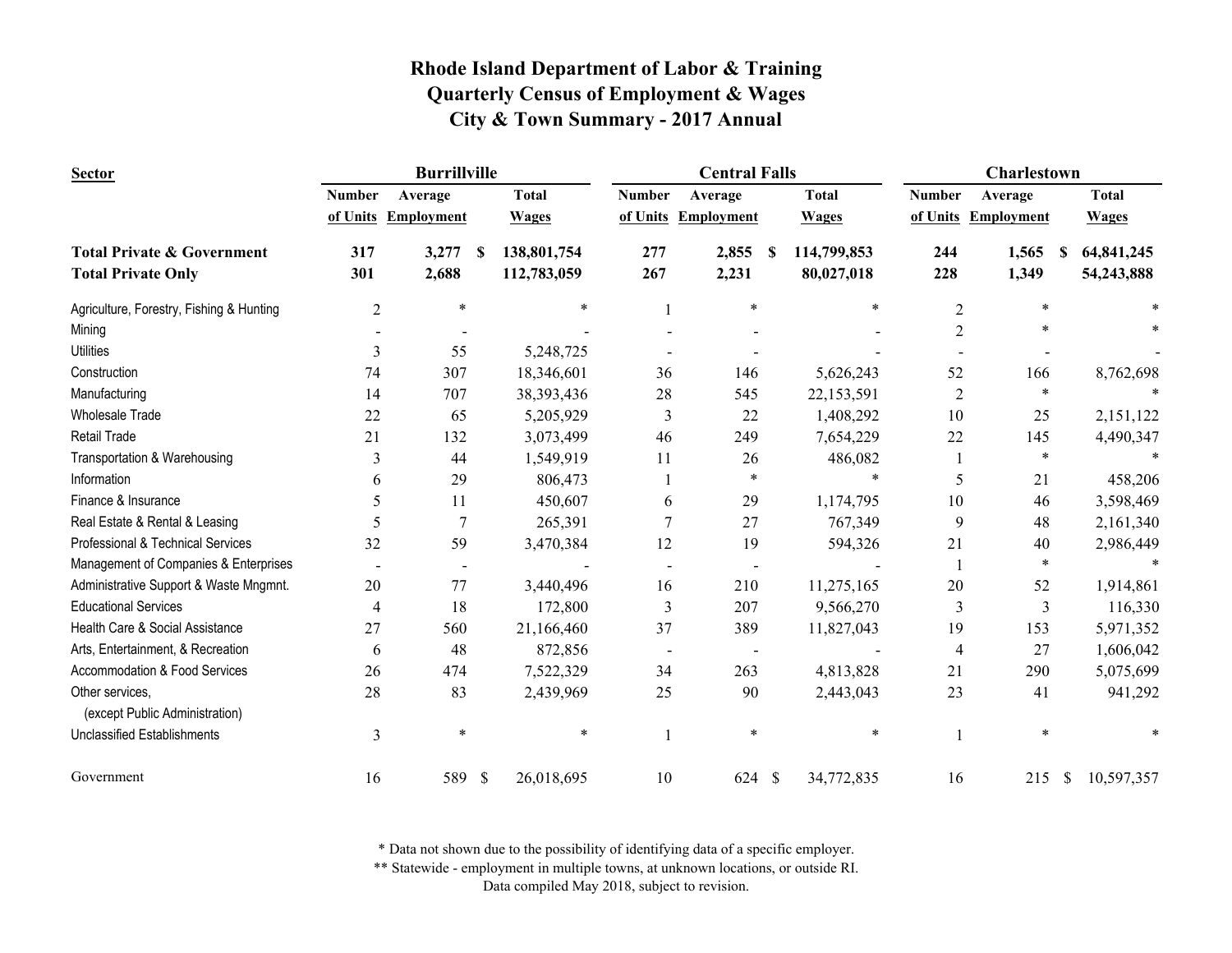| <b>Sector</b>                                     | Coventry       |                   |               |              | <b>Cranston</b> |                     |   |               | Cumberland     |                     |   |              |
|---------------------------------------------------|----------------|-------------------|---------------|--------------|-----------------|---------------------|---|---------------|----------------|---------------------|---|--------------|
|                                                   | <b>Number</b>  | Average           |               | <b>Total</b> | <b>Number</b>   | Average             |   | <b>Total</b>  | <b>Number</b>  | Average             |   | <b>Total</b> |
|                                                   | of Units       | <b>Employment</b> |               | <b>Wages</b> |                 | of Units Employment |   | <b>Wages</b>  |                | of Units Employment |   | <b>Wages</b> |
| <b>Total Private &amp; Government</b>             | 708            | 7,814             | -S            | 296,928,735  | 2,556           | 37,158              | S | 1,859,305,484 | 935            | 11,469              | S | 607,320,584  |
| <b>Total Private Only</b>                         | 690            | 6,564             |               | 242,638,634  | 2,523           | 30,825              |   | 1,394,275,588 | 920            | 10,432              |   | 547,493,857  |
| Agriculture, Forestry, Fishing & Hunting          | $\overline{2}$ | $\ast$            |               | $\ast$       | 11              | 20                  |   | 510,204       |                | *                   |   |              |
| Mining                                            |                |                   |               |              | $\overline{2}$  | $\ast$              |   |               |                | $\ast$              |   |              |
| <b>Utilities</b>                                  |                |                   |               |              |                 |                     |   |               | $\overline{2}$ |                     |   |              |
| Construction                                      | 122            | 408               |               | 17,005,914   | 229             | 1,178               |   | 67,157,837    | 114            | 716                 |   | 48,820,454   |
| Manufacturing                                     | 35             | 545               |               | 40,757,159   | 150             | 3,474               |   | 185,497,819   | 29             | 1,694               |   | 83,729,418   |
| <b>Wholesale Trade</b>                            | 31             | 257               |               | 20,789,781   | 158             | 1,703               |   | 110,009,116   | 64             | 540                 |   | 35,631,726   |
| <b>Retail Trade</b>                               | 89             | 1,671             |               | 48,202,321   | 309             | 5,126               |   | 164,139,908   | 84             | 964                 |   | 31,421,356   |
| Transportation & Warehousing                      | 9              | 135               |               | 3,344,888    | 60              | 607                 |   | 28,032,013    | 21             | 674                 |   | 25,554,314   |
| Information                                       | 10             | 33                |               | 2,809,394    | 37              | 301                 |   | 21,284,644    | 18             | 133                 |   | 6,371,237    |
| Finance & Insurance                               | 22             | 86                |               | 3,985,652    | 146             | 2,786               |   | 241,357,829   | 46             | 170                 |   | 10,493,172   |
| Real Estate & Rental & Leasing                    | 17             | 54                |               | 2,134,450    | 76              | 336                 |   | 23,387,616    | 35             | 108                 |   | 6,095,632    |
| Professional & Technical Services                 | 53             | 332               |               | 18,165,984   | 297             | 2,292               |   | 151,747,499   | 131            | 309                 |   | 24,939,640   |
| Management of Companies & Enterprises             | 6              | 62                |               | 2,871,827    | 17              | 580                 |   | 40,798,426    | 14             | 1,220               |   | 129,487,021  |
| Administrative Support & Waste Mngmnt.            | 61             | 367               |               | 12,321,034   | 185             | 2,747               |   | 87,266,228    | 71             | 1,081               |   | 52,584,870   |
| <b>Educational Services</b>                       | 12             | 92                |               | 2,262,831    | 33              | 292                 |   | 7,270,558     | 22             | 306                 |   | 11,540,380   |
| Health Care & Social Assistance                   | 73             | 1,290             |               | 44,276,481   | 329             | 3,963               |   | 140,814,352   | 100            | 885                 |   | 31,850,144   |
| Arts, Entertainment, & Recreation                 | $\overline{7}$ | $\ast$            |               | $\ast$       | 35              | 368                 |   | 8,086,082     | 10             | 70                  |   | 1,331,273    |
| Accommodation & Food Services                     | 57             | 892               |               | 15,243,046   | 197             | 3,413               |   | 62,154,169    | 62             | 815                 |   | 15,128,945   |
| Other services,<br>(except Public Administration) | 84             | 308               |               | 7,733,442    | 248             | 1,613               |   | 52,696,936    | 94             | 585                 |   | 20,755,047   |
| <b>Unclassified Establishments</b>                |                |                   |               |              | 4               | $\ast$              |   | $\ast$        | $\mathbf{1}$   | *                   |   |              |
| Government                                        | 18             | 1,250             | $\mathcal{S}$ | 54,290,101   | 33              | $6,333$ \$          |   | 465,029,896   | 15             | $1,037$ \$          |   | 59,826,727   |

\* Data not shown due to the possibility of identifying data of a specific employer.

\*\* Statewide - employment in multiple towns, at unknown locations, or outside RI.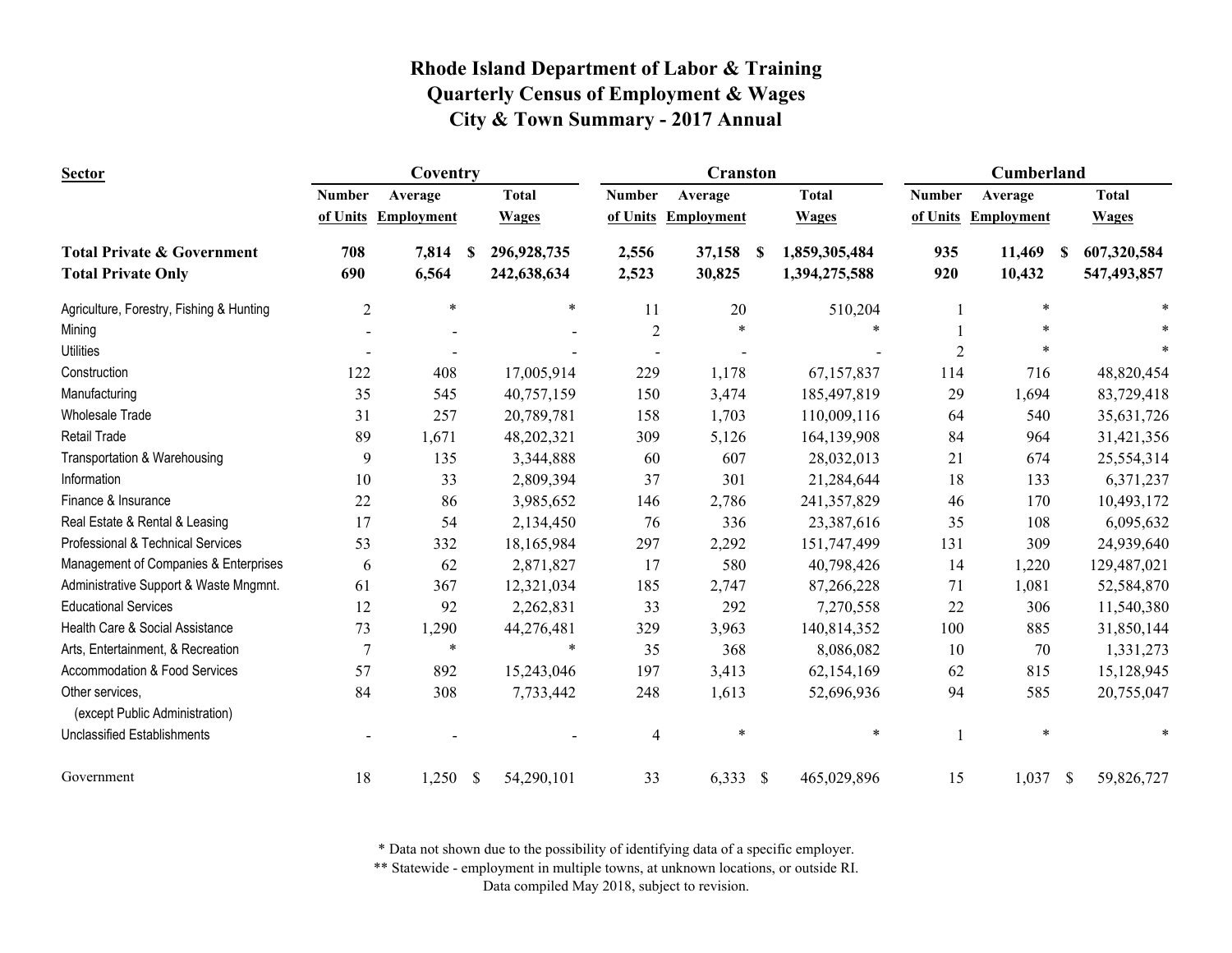| <b>Sector</b>                            | <b>East Greenwich</b> |                     |          |              |                | <b>East Providence</b> |                 | <b>Exeter</b>  |                     |                 |  |
|------------------------------------------|-----------------------|---------------------|----------|--------------|----------------|------------------------|-----------------|----------------|---------------------|-----------------|--|
|                                          | <b>Number</b>         | Average             |          | <b>Total</b> | <b>Number</b>  | Average                | <b>Total</b>    | <b>Number</b>  | Average             | <b>Total</b>    |  |
|                                          |                       | of Units Employment |          | <b>Wages</b> |                | of Units Employment    | <b>Wages</b>    |                | of Units Employment | <b>Wages</b>    |  |
| <b>Total Private &amp; Government</b>    | 834                   | 8,242               | <b>S</b> | 381,495,790  | 1,500          | 22,087                 | \$1,048,614,267 | 199            | 1,492<br>-S         | 59,252,285      |  |
| <b>Total Private Only</b>                | 819                   | 7,556               |          | 340,386,344  | 1,480          | 20,625                 | 965,503,047     | 193            | 1,403               | 55,637,511      |  |
| Agriculture, Forestry, Fishing & Hunting | $\overline{2}$        | $\ast$              |          | $\ast$       |                |                        |                 | 9              | 59                  | 1,626,768       |  |
| Mining                                   |                       |                     |          |              |                |                        |                 |                |                     |                 |  |
| <b>Utilities</b>                         |                       | $\ast$              |          | $\ast$       |                |                        |                 |                |                     |                 |  |
| Construction                             | 44                    | 192                 |          | 10,659,091   | 175            | 829                    | 54, 387, 745    | 39             | 122                 | 5,431,514       |  |
| Manufacturing                            | 19                    | 286                 |          | 18,820,228   | 91             | 2,356                  | 120,852,161     | 9              | 40                  | 2,392,257       |  |
| <b>Wholesale Trade</b>                   | 50                    | 176                 |          | 19,685,419   | 83             | 1,215                  | 70,467,757      | 10             | 41                  | 1,551,682       |  |
| <b>Retail Trade</b>                      | 64                    | 888                 |          | 30,839,528   | 138            | 1,842                  | 62,850,869      | 13             | 98                  | 3,337,143       |  |
| Transportation & Warehousing             | 5                     | 76                  |          | 1,763,714    | 29             | 323                    | 10,231,781      | 5              | 94                  | 2,277,811       |  |
| Information                              | 20                    | 57                  |          | 7,084,535    | 16             | 337                    | 23,661,539      | 3              | 9                   | 284,450         |  |
| Finance & Insurance                      | 57                    | 325                 |          | 24,403,790   | 109            | 2,954                  | 180,991,480     | 5              | 5                   | 242,571         |  |
| Real Estate & Rental & Leasing           | 34                    | 51                  |          | 2,238,133    | 47             | 240                    | 12,098,996      | 8              | 11                  | 345,610         |  |
| Professional & Technical Services        | 157                   | 781                 |          | 56,931,307   | 209            | 1,119                  | 73,354,126      | 19             | *                   |                 |  |
| Management of Companies & Enterprises    | 10                    | 206                 |          | 22,367,284   | 12             | $\ast$                 | $\ast$          | $\mathbf{1}$   | $\ast$              |                 |  |
| Administrative Support & Waste Mngmnt.   | 45                    | 228                 |          | 8,811,181    | 115            | 1,162                  | 38,588,281      | 23             | 121                 | 6,162,956       |  |
| <b>Educational Services</b>              | 15                    | 717                 |          | 32,354,412   | 25             | 404                    | 16,421,925      | $\overline{2}$ | $\ast$              | $\ast$          |  |
| Health Care & Social Assistance          | 129                   | 1,703               |          | 65,671,451   | 164            | 4,671                  | 186,623,220     | 12             | 150                 | 5,237,757       |  |
| Arts, Entertainment, & Recreation        | 11                    | 82                  |          | 1,726,350    | 29             | 586                    | 12,096,209      | 6              | 107                 | 1,496,918       |  |
| Accommodation & Food Services            | 72                    | 1,450               |          | 27,246,095   | 111            | 1,624                  | 28, 191, 392    | 15             | 184                 | 3,647,814       |  |
| Other services,                          | 83                    | 321                 |          | 8,701,405    | 125            | 705                    | 22,697,133      | 13             | 42                  | 1,360,288       |  |
| (except Public Administration)           |                       |                     |          |              |                |                        |                 |                |                     |                 |  |
| <b>Unclassified Establishments</b>       |                       | $\ast$              |          | $\ast$       | $\overline{c}$ | $\ast$                 | $\ast$          | 1              | $\ast$              |                 |  |
| Government                               | 15                    | 686                 | \$       | 41,109,446   | 20             | $1,462$ \$             | 83,111,220      | 6              | 89                  | 3,614,774<br>\$ |  |

\* Data not shown due to the possibility of identifying data of a specific employer.

\*\* Statewide - employment in multiple towns, at unknown locations, or outside RI.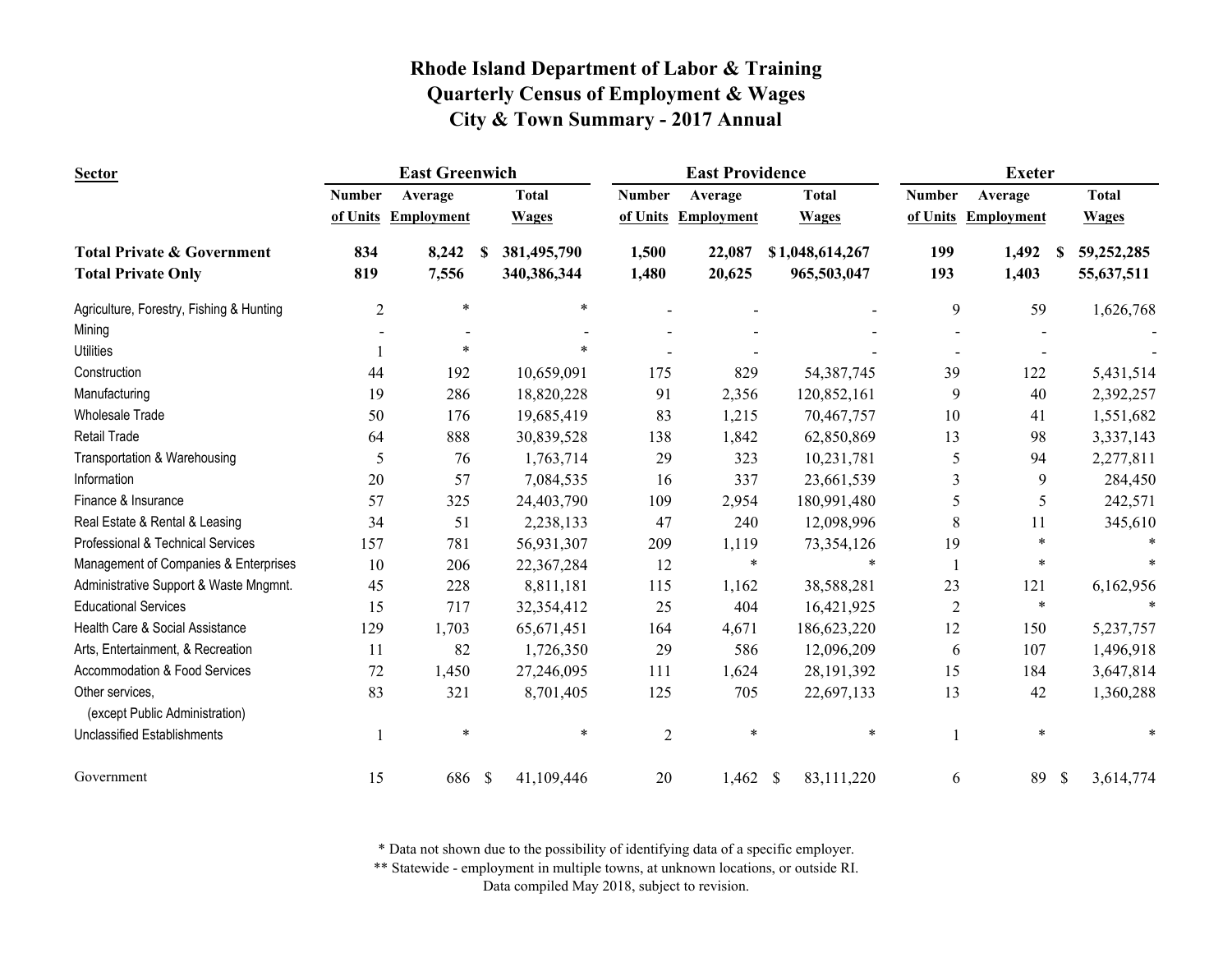| <b>Sector</b>                                     | Foster         |                          |              |              |                | Glocester           |                     | Hopkinton     |                     |               |              |
|---------------------------------------------------|----------------|--------------------------|--------------|--------------|----------------|---------------------|---------------------|---------------|---------------------|---------------|--------------|
|                                                   | <b>Number</b>  | Average                  |              | <b>Total</b> | <b>Number</b>  | Average             | <b>Total</b>        | <b>Number</b> | Average             |               | <b>Total</b> |
|                                                   | of Units       | <b>Employment</b>        |              | <b>Wages</b> |                | of Units Employment | <b>Wages</b>        |               | of Units Employment |               | <b>Wages</b> |
| <b>Total Private &amp; Government</b>             | 106            | 478                      | -S           | 16,448,722   | 208            | 1,522               | 57, 737, 552<br>\$. | 217           | 1,270               | -8            | 55,219,119   |
| <b>Total Private Only</b>                         | 99             | 380                      |              | 12,177,041   | 190            | 1,073               | 35,025,943          | 204           | 1,150               |               | 50,059,268   |
| Agriculture, Forestry, Fishing & Hunting          | 3              | 19                       |              | 623,659      | $\overline{c}$ | $\ast$              | $\ast$              | 6             | 5                   |               | 165,188      |
| Mining                                            |                |                          |              |              |                |                     |                     |               | $\ast$              |               |              |
| <b>Utilities</b>                                  |                |                          |              |              |                |                     |                     |               |                     |               |              |
| Construction                                      | 22             | 42                       |              | 1,604,106    | 54             | 130                 | 5,617,487           | 59            | 185                 |               | 9,266,524    |
| Manufacturing                                     | $\overline{c}$ | $\ast$                   |              | $\ast$       | $\overline{2}$ | $\ast$              | *                   | 21            | 406                 |               | 21,596,157   |
| <b>Wholesale Trade</b>                            | 5              | $\overline{7}$           |              | 637,072      | 5              | 4                   | 232,052             | 7             | 19                  |               | 2,313,263    |
| <b>Retail Trade</b>                               | 10             | 37                       |              | 706,857      | 20             | 182                 | 4,149,452           | 20            | 120                 |               | 3,476,493    |
| Transportation & Warehousing                      | 4              | 34                       |              | 937,641      | 6              | 67                  | 2,306,889           |               |                     |               |              |
| Information                                       | $\overline{2}$ | $\ast$                   |              | $\ast$       | 3              | 19                  | 350,305             | 3             | 16                  |               | 232,332      |
| Finance & Insurance                               |                | $\ast$                   |              | $\ast$       | 6              | 24                  | 1,095,068           | 5             | 6                   |               | 468,640      |
| Real Estate & Rental & Leasing                    |                |                          |              |              | 4              | 8                   | 216,569             | 2             | *                   |               |              |
| Professional & Technical Services                 | 12             | 20                       |              | 871,054      | 16             | 75                  | 5,820,631           | 14            | 28                  |               | 2,296,860    |
| Management of Companies & Enterprises             | $\overline{2}$ | $\ast$                   |              | $\ast$       |                |                     |                     |               | $\ast$              |               |              |
| Administrative Support & Waste Mngmnt.            | 13             | 43                       |              | 1,445,270    | 13             | 53                  | 1,702,109           | 18            | 29                  |               | 1,017,236    |
| <b>Educational Services</b>                       |                | $\overline{\phantom{0}}$ |              |              | $\overline{2}$ | $\ast$              | *                   |               | $\ast$              |               |              |
| Health Care & Social Assistance                   | 9              | 73                       |              | 2,452,413    | 18             | 244                 | 7,108,053           | 22            | 177                 |               | 5,714,958    |
| Arts, Entertainment, & Recreation                 | $\overline{c}$ | 36                       |              | 687,366      | 4              | 20                  | 645,825             | 4             | 44                  |               | 663,930      |
| Accommodation & Food Services                     | 6              | 35                       |              | 505,255      | 19             | 174                 | 2,686,244           | 8             | 70                  |               | 1,319,943    |
| Other services,<br>(except Public Administration) | 5              | 11                       |              | 152,361      | 15             | 39                  | 1,666,840           | 12            | 28                  |               | 703,683      |
| <b>Unclassified Establishments</b>                |                | $\ast$                   |              | $\ast$       |                | $\ast$              | $\ast$              |               |                     |               |              |
| Government                                        | $\overline{7}$ | 98                       | $\mathbb{S}$ | 4,271,681    | 18             | 449                 | 22,711,609<br>\$    | 13            | 119                 | $\mathcal{S}$ | 5,159,851    |

\* Data not shown due to the possibility of identifying data of a specific employer.

\*\* Statewide - employment in multiple towns, at unknown locations, or outside RI.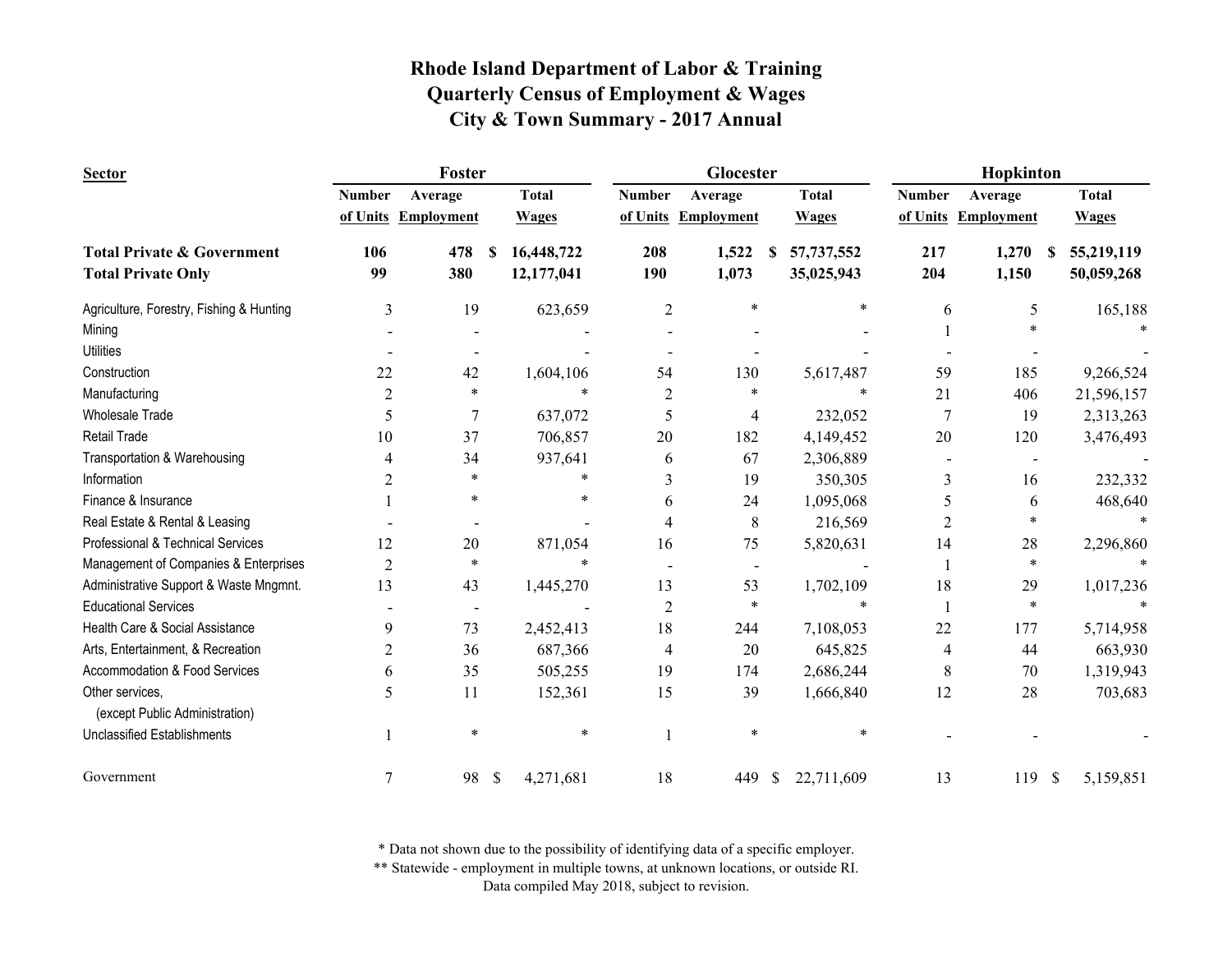| <b>Sector</b>                                     |                | <b>Jamestown</b>         |                             |                | <b>Johnston</b>   |                    | Lincoln        |                     |                             |  |
|---------------------------------------------------|----------------|--------------------------|-----------------------------|----------------|-------------------|--------------------|----------------|---------------------|-----------------------------|--|
|                                                   | <b>Number</b>  | Average                  | <b>Total</b>                | <b>Number</b>  | Average           | <b>Total</b>       | <b>Number</b>  | Average             | <b>Total</b>                |  |
|                                                   |                | of Units Employment      | <b>Wages</b>                | of Units       | <b>Employment</b> | <b>Wages</b>       |                | of Units Employment | <b>Wages</b>                |  |
| <b>Total Private &amp; Government</b>             | 227            | 1,231                    | 48,577,571<br>-S            | 1,104          | 13,651            | 684, 672, 407<br>S | 777            | 15,205              | 798,000,517<br>S            |  |
| <b>Total Private Only</b>                         | 211            | 905                      | 34,256,728                  | 1,090          | 12,449            | 617,128,634        | 755            | 14,168              | 731,339,054                 |  |
| Agriculture, Forestry, Fishing & Hunting          | $\mathfrak{Z}$ | 15                       | 246,997                     | 8              | 48                | 861,096            | $\overline{c}$ | $\ast$              |                             |  |
| Mining                                            |                |                          |                             |                | $\ast$            |                    |                |                     |                             |  |
| <b>Utilities</b>                                  |                | $\overline{\phantom{a}}$ |                             | $\mathbf{3}$   | $\ast$            | $\ast$             | $\overline{3}$ | 63                  | 7,471,646                   |  |
| Construction                                      | 26             | 53                       | 2,463,174                   | 166            | 822               | 46,724,075         | 94             | 831                 | 47,130,331                  |  |
| Manufacturing                                     | 3              | 10                       | 342,367                     | 71             | 877               | 34,266,144         | 43             | 1,943               | 107,323,584                 |  |
| <b>Wholesale Trade</b>                            | 14             | 41                       | 4,686,240                   | 48             | 263               | 16,776,700         | 59             | 522                 | 32,471,401                  |  |
| Retail Trade                                      | 12             | 98                       | 2,073,359                   | 142            | 1,651             | 51,596,456         | 57             | 885                 | 37,268,934                  |  |
| Transportation & Warehousing                      | 5              | 6                        | 257,056                     | 37             | 467               | 19,353,758         | 19             | 393                 | 17,281,994                  |  |
| Information                                       | 5              | 10                       | 449,548                     | 9              | 403               | 42,894,632         | 13             | 192                 | 7,956,132                   |  |
| Finance & Insurance                               | 7              | 9                        | 757,807                     | 26             | 1,468             | 176,641,491        | 30             | 2,636               | 193,010,872                 |  |
| Real Estate & Rental & Leasing                    | 9              | 24                       | 912,911                     | 39             | 326               | 15,426,655         | 20             | 35                  | 1,744,480                   |  |
| Professional & Technical Services                 | 48             | 107                      | 7,440,335                   | 82             | 210               | 10,113,291         | 118            | 650                 | 52,927,041                  |  |
| Management of Companies & Enterprises             | $\overline{2}$ | $\ast$                   | $\ast$                      | $\overline{7}$ | 92                | 3,836,827          | 8              | 454                 | 38,789,311                  |  |
| Administrative Support & Waste Mngmnt.            | 15             | 67                       | 2,606,478                   | 115            | 1,760             | 67,483,935         | 60             | 831                 | 23,645,435                  |  |
| <b>Educational Services</b>                       | $\overline{2}$ | $\ast$                   | *                           | 9              | 62                | 1,243,205          | 12             | 174                 | 11,240,946                  |  |
| Health Care & Social Assistance                   | 15             | 98                       | 2,670,101                   | 133            | 2,110             | 84, 362, 136       | 86             | 1,233               | 45,057,375                  |  |
| Arts, Entertainment, & Recreation                 | 9              | 119                      | 2,959,893                   | 9              | 82                | 2,083,542          | 14             | 2,153               | 81,084,617                  |  |
| Accommodation & Food Services                     | 15             | 174                      | 3,305,671                   | 91             | 1,237             | 21,222,333         | 51             | 827                 | 15,881,363                  |  |
| Other services,<br>(except Public Administration) | 21             | 71                       | 2,893,899                   | 94             | 511               | 15,540,920         | 65             | 344                 | 10,936,504                  |  |
| <b>Unclassified Establishments</b>                |                |                          |                             |                |                   |                    |                | $\ast$              |                             |  |
| Government                                        | 16             | 326                      | $\mathcal{S}$<br>14,320,843 | 14             | $1,202$ \$        | 67,543,773         | 22             | 1,037               | $\mathcal{S}$<br>66,661,463 |  |

\* Data not shown due to the possibility of identifying data of a specific employer.

\*\* Statewide - employment in multiple towns, at unknown locations, or outside RI.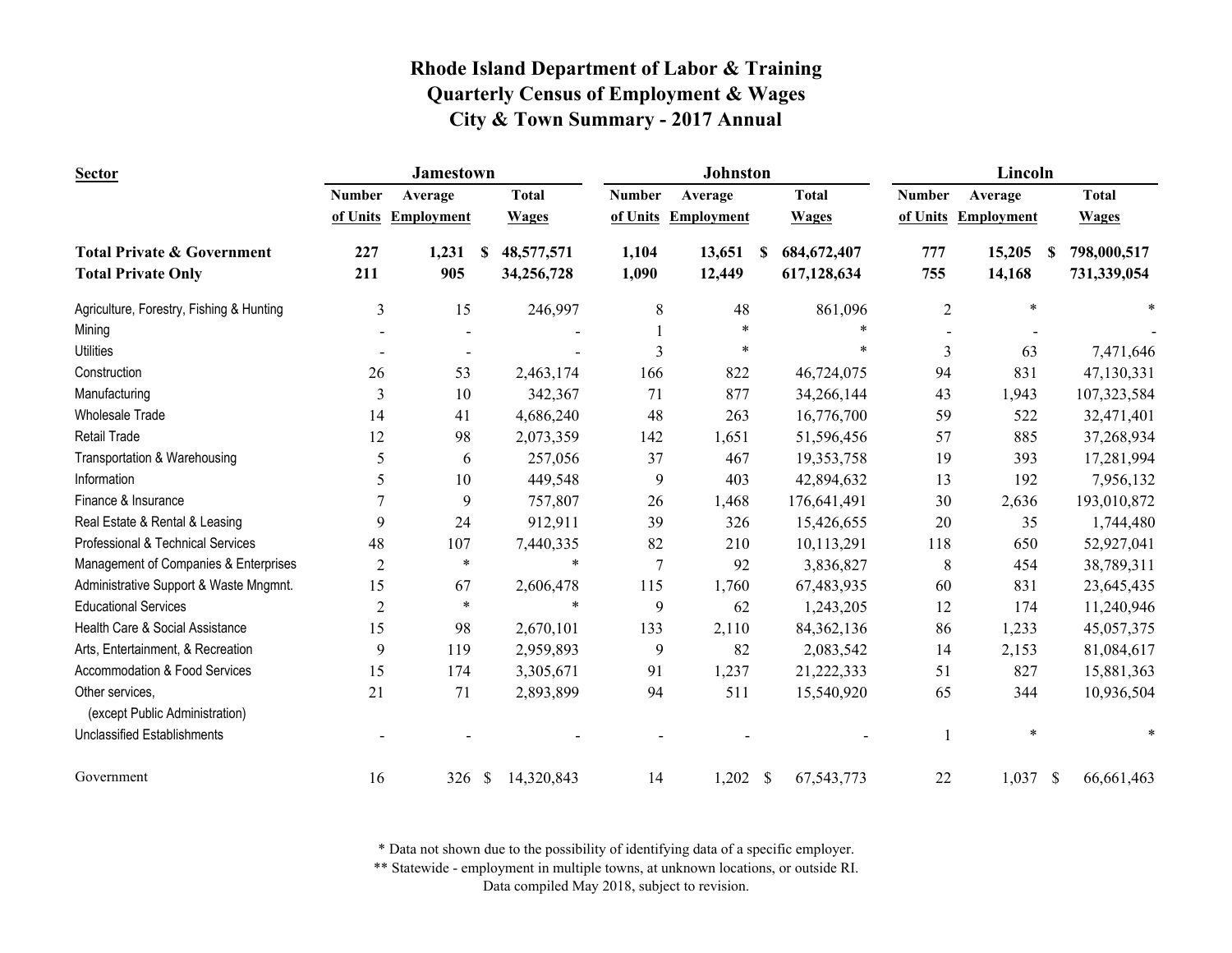| <b>Sector</b>                                     | <b>Little Compton</b> |                     |   |              | <b>Middletown</b> |                     |   |              | Narragansett   |                     |               |               |
|---------------------------------------------------|-----------------------|---------------------|---|--------------|-------------------|---------------------|---|--------------|----------------|---------------------|---------------|---------------|
|                                                   | <b>Number</b>         | Average             |   | <b>Total</b> | <b>Number</b>     | Average             |   | <b>Total</b> | <b>Number</b>  | Average             |               | <b>Total</b>  |
|                                                   |                       | of Units Employment |   | <b>Wages</b> |                   | of Units Employment |   | <b>Wages</b> |                | of Units Employment |               | <b>Wages</b>  |
| <b>Total Private &amp; Government</b>             | 153                   | 775                 | S | 28,758,051   | 730               | 11,238              | S | 541,677,156  | 494            | 4,764<br><b>S</b>   |               | 186, 191, 447 |
| <b>Total Private Only</b>                         | 147                   | 645                 |   | 22,720,662   | 717               | 10,651              |   | 505,969,099  | 475            | 3,851               |               | 128,468,709   |
| Agriculture, Forestry, Fishing & Hunting          | 9                     | 51                  |   | 1,168,002    | 5                 | 75                  |   | 2,282,374    | 8              | 26                  |               | 1,148,502     |
| Mining                                            |                       |                     |   |              |                   | $\ast$              |   |              |                |                     |               |               |
| <b>Utilities</b>                                  |                       |                     |   |              |                   | $\ast$              |   | *            |                |                     |               |               |
| Construction                                      | 27                    | 119                 |   | 5,475,017    | 70                | 462                 |   | 24,791,374   | 47             | 159                 |               | 7,063,551     |
| Manufacturing                                     | 2                     | $\ast$              |   | $\ast$       | 14                | 456                 |   | 35,018,299   | 10             | 277                 |               | 14,983,025    |
| <b>Wholesale Trade</b>                            | 6                     | 10                  |   | 974,540      | 22                | 169                 |   | 12,255,817   | 25             | 87                  |               | 4,115,658     |
| Retail Trade                                      | 8                     | 37                  |   | 819,085      | 91                | 1,491               |   | 47,429,753   | 48             | 662                 |               | 20,324,948    |
| Transportation & Warehousing                      | 2                     | $\ast$              |   | $\ast$       | 12                | 155                 |   | 8,250,590    | 10             | 120                 |               | 3,990,101     |
| Information                                       |                       |                     |   |              | 13                | 147                 |   | 13,294,927   | 9              | 12                  |               | 2,046,195     |
| Finance & Insurance                               | 3                     | 41                  |   | 2,468,303    | 33                | 660                 |   | 48,314,847   | 23             | 61                  |               | 4,233,171     |
| Real Estate & Rental & Leasing                    | $\overline{c}$        | $\ast$              |   | $\ast$       | 32                | 115                 |   | 4,903,754    | 24             | 131                 |               | 5,265,451     |
| Professional & Technical Services                 | 17                    | 27                  |   | 1,568,390    | 107               | 2,461               |   | 171,930,846  | 61             | 140                 |               | 9,524,340     |
| Management of Companies & Enterprises             |                       | $\ast$              |   | $\ast$       | 9                 | 323                 |   | 22,490,672   | 5              | 16                  |               | 1,001,224     |
| Administrative Support & Waste Mngmnt.            | 23                    | 47                  |   | 1,596,205    | 51                | 219                 |   | 6,942,284    | 28             | 100                 |               | 3,586,872     |
| <b>Educational Services</b>                       | $\overline{2}$        | $\ast$              |   | $\ast$       | 10                | $\ast$              |   | $\ast$       | $\overline{7}$ | 5                   |               | 371,666       |
| Health Care & Social Assistance                   | 6                     | 21                  |   | 577,350      | 75                | 1,288               |   | 44,670,701   | 37             | 406                 |               | 15,503,103    |
| Arts, Entertainment, & Recreation                 | 7                     | 65                  |   | 2,003,961    | 16                | 186                 |   | 4,382,120    | 11             | 169                 |               | 5,296,750     |
| Accommodation & Food Services                     | 10                    | 95                  |   | 1,608,883    | 92                | 1,719               |   | 34,504,046   | 76             | 1,265               |               | 24,177,873    |
| Other services,<br>(except Public Administration) | 21                    | 77                  |   | 2,227,402    | 61                | 477                 |   | 11,168,002   | 44             | 215                 |               | 5,708,981     |
| <b>Unclassified Establishments</b>                |                       | $\ast$              |   | $\ast$       | $\overline{2}$    | $\ast$              |   | *            |                |                     |               |               |
| Government                                        | 6                     | 130S                |   | 6,037,389    | 13                | 586 \$              |   | 35,708,057   | 19             | 913                 | $\mathcal{S}$ | 57,722,738    |

\* Data not shown due to the possibility of identifying data of a specific employer.

\*\* Statewide - employment in multiple towns, at unknown locations, or outside RI.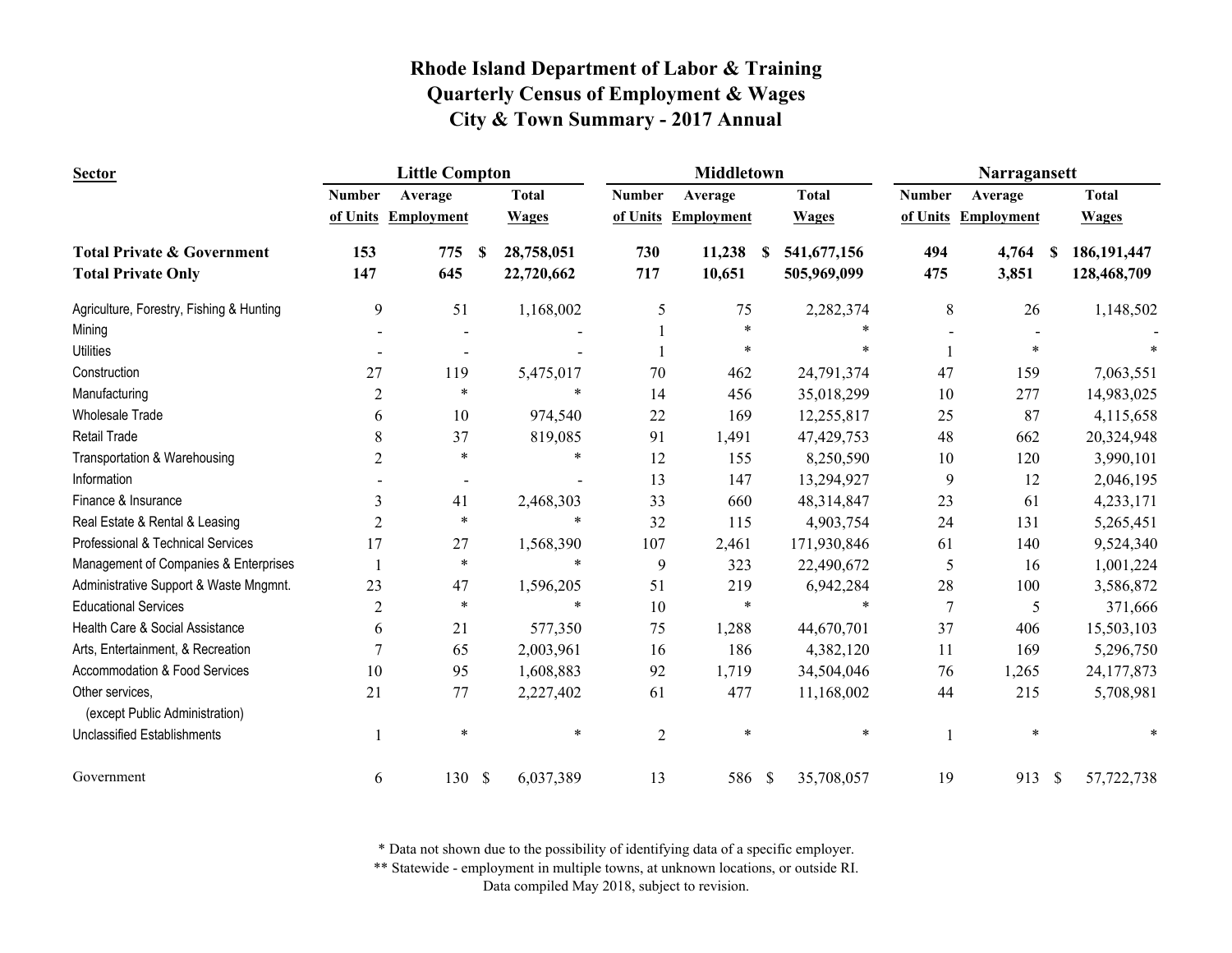| <b>Sector</b>                                     |                | <b>Newport</b>      |                             |                | <b>New Shoreham</b> |                           | <b>North Kingstown</b> |                   |                  |  |
|---------------------------------------------------|----------------|---------------------|-----------------------------|----------------|---------------------|---------------------------|------------------------|-------------------|------------------|--|
|                                                   | <b>Number</b>  | Average             | <b>Total</b>                | <b>Number</b>  | Average             | <b>Total</b>              | <b>Number</b>          | Average           | <b>Total</b>     |  |
|                                                   |                | of Units Employment | <b>Wages</b>                |                | of Units Employment | <b>Wages</b>              | of Units               | <b>Employment</b> | <b>Wages</b>     |  |
| <b>Total Private &amp; Government</b>             | 1,327          | 18,395              | 991,115,385<br><sup>S</sup> | 226            | 1,011               | 36,657,750<br>S.          | 1,024                  | 17,028            | 861,636,569<br>S |  |
| <b>Total Private Only</b>                         | 1,290          | 12,644              | 476, 451, 781               | 211            | 882                 | 31,341,144                | 1,002                  | 15,684            | 777,521,304      |  |
| Agriculture, Forestry, Fishing & Hunting          | 4              | $\ast$              | $\ast$                      | 3              | 3                   | 41,814                    | 13                     | 71                | 7,775,182        |  |
| Mining                                            |                |                     |                             |                |                     |                           |                        |                   |                  |  |
| <b>Utilities</b>                                  |                |                     |                             |                | $\ast$              | $\ast$                    |                        | $\ast$            |                  |  |
| Construction                                      | 88             | 321                 | 16,672,111                  | 33             | 56                  | 2,553,839                 | 99                     | 422               | 24,149,937       |  |
| Manufacturing                                     | 28             | 184                 | 7,769,323                   |                | 12                  | 395,469                   | 66                     | 6,588             | 399,115,357      |  |
| <b>Wholesale Trade</b>                            | 46             | 133                 | 9,944,002                   |                | $\ast$              | $\ast$                    | 84                     | 535               | 39,949,521       |  |
| Retail Trade                                      | 205            | 1,505               | 40,269,444                  | 32             | 100                 | 3,735,969                 | 96                     | 1,905             | 57,879,648       |  |
| Transportation & Warehousing                      | 37             | 213                 | 7,758,639                   | 5              | 15                  | 313,056                   | 39                     | 472               | 22,025,024       |  |
| Information                                       | 25             | 213                 | 9,238,928                   | $\overline{c}$ | $\ast$              | $\ast$                    | 18                     | 128               | 12,587,749       |  |
| Finance & Insurance                               | 42             | 185                 | 23,180,134                  |                | $\ast$              | $\ast$                    | 46                     | 363               | 24,146,388       |  |
| Real Estate & Rental & Leasing                    | 54             | 365                 | 15,942,577                  | 15             | 53                  | 1,714,475                 | 22                     | 82                | 4,193,084        |  |
| Professional & Technical Services                 | 162            | 570                 | 41,711,389                  | 5              | 9                   | 332,842                   | 143                    | 402               | 28,434,292       |  |
| Management of Companies & Enterprises             | 9              | $\ast$              | $\ast$                      |                | $\ast$              | $\ast$                    | 18                     | 697               | 36,716,710       |  |
| Administrative Support & Waste Mngmnt.            | 109            | 382                 | 15,785,687                  | 14             | 33                  | 1,194,564                 | 71                     | 524               | 17,303,327       |  |
| <b>Educational Services</b>                       | 22             | 682                 | 35,192,226                  |                | $\ast$              | $\ast$                    | 16                     | 108               | 2,614,575        |  |
| Health Care & Social Assistance                   | 75             | 1,556               | 67,646,948                  | 4              | 15                  | 727,012                   | 92                     | 1,707             | 56,259,220       |  |
| Arts, Entertainment, & Recreation                 | 47             | 975                 | 32,252,975                  | 13             | 34                  | 1,722,277                 | 32                     | 285               | 8,106,091        |  |
| Accommodation & Food Services                     | 180            | 4,263               | 112,505,332                 | 61             | 511                 | 16,794,170                | 60                     | 912               | 15,306,810       |  |
| Other services,<br>(except Public Administration) | 157            | 945                 | 34,939,524                  | 12             | 19                  | 513,924                   | 84                     | 419               | 12,816,308       |  |
| <b>Unclassified Establishments</b>                | $\overline{2}$ | $\ast$              | $\ast$                      |                |                     |                           | $\overline{c}$         | $\ast$            |                  |  |
| Government                                        | 35             | 5,751               | -S<br>514,663,604           | 15             | 129                 | $\mathbb{S}$<br>5,316,606 | 22                     | $1,344$ \$        | 84, 115, 265     |  |

\* Data not shown due to the possibility of identifying data of a specific employer.

\*\* Statewide - employment in multiple towns, at unknown locations, or outside RI.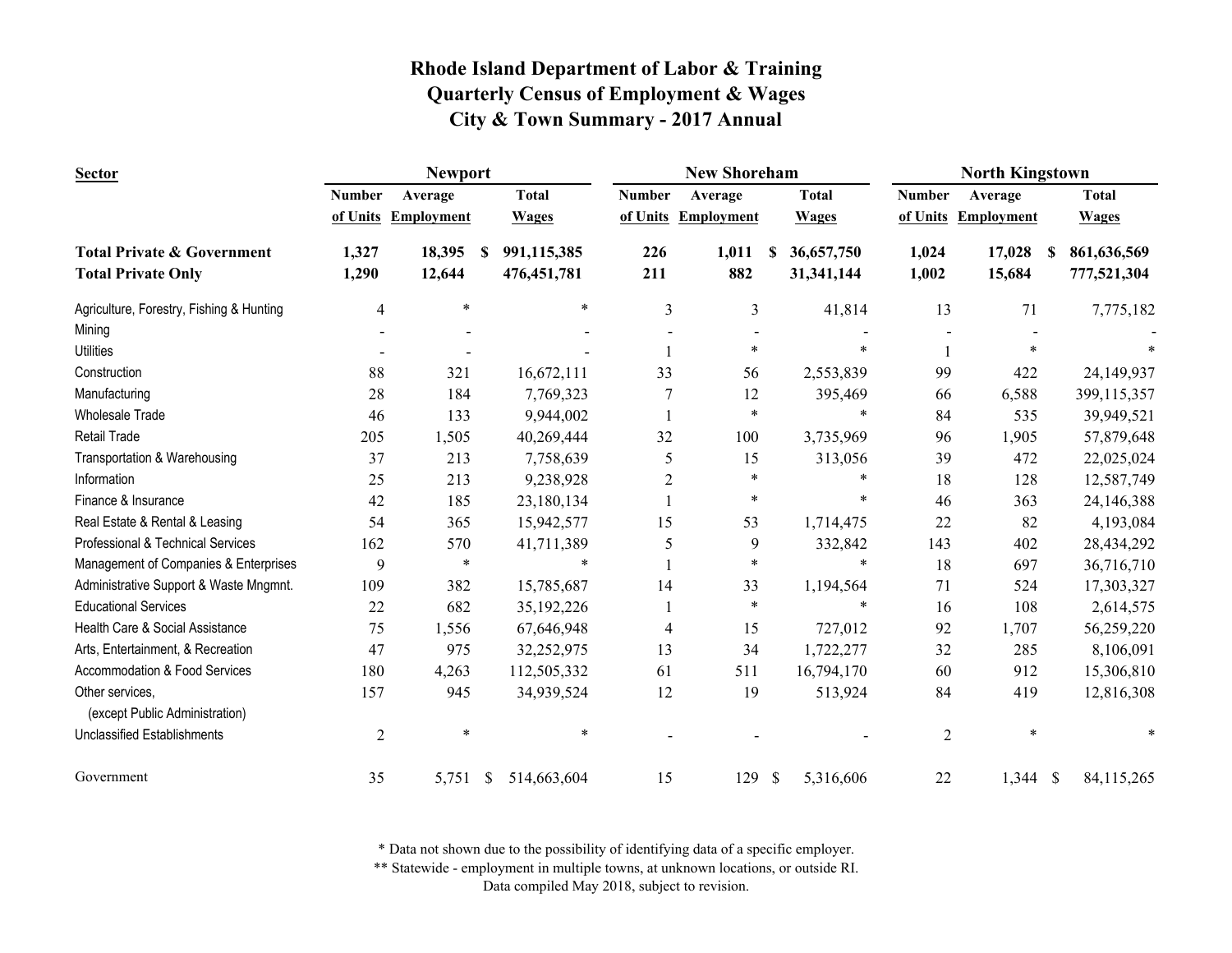| <b>Sector</b>                                     | <b>North Providence</b> |                   |               |              | <b>North Smithfield</b> |                   |              |              | Pawtucket     |                   |    |               |
|---------------------------------------------------|-------------------------|-------------------|---------------|--------------|-------------------------|-------------------|--------------|--------------|---------------|-------------------|----|---------------|
|                                                   | <b>Number</b>           | Average           |               | <b>Total</b> | <b>Number</b>           | Average           |              | <b>Total</b> | <b>Number</b> | Average           |    | <b>Total</b>  |
|                                                   | of Units                | <b>Employment</b> |               | <b>Wages</b> | of Units                | <b>Employment</b> |              | <b>Wages</b> | of Units      | <b>Employment</b> |    | <b>Wages</b>  |
| <b>Total Private &amp; Government</b>             | 697                     | 6,889             | -S            | 254,060,813  | 409                     | 4,963             | S            | 190,915,967  | 1,613         | 22,857            | -S | 1,231,764,074 |
| <b>Total Private Only</b>                         | 686                     | 6,018             |               | 204,626,816  | 399                     | 4,615             |              | 169,890,990  | 1,589         | 20,810            |    | 1,095,409,435 |
| Agriculture, Forestry, Fishing & Hunting          |                         |                   |               |              | $\mathfrak{2}$          | $\ast$            |              | $\ast$       |               |                   |    |               |
| Mining                                            |                         | $\ast$            |               | $\ast$       | $\mathfrak{2}$          | $\ast$            |              | $\ast$       |               |                   |    |               |
| <b>Utilities</b>                                  |                         |                   |               |              |                         |                   |              |              | 3             | 76                |    | 5,192,397     |
| Construction                                      | 70                      | 207               |               | 10,345,328   | 68                      | 215               |              | 9,116,659    | 149           | 1,125             |    | 63,771,194    |
| Manufacturing                                     | 27                      | 218               |               | 8,811,282    | 21                      | 530               |              | 23,151,250   | 132           | 3,642             |    | 178,370,232   |
| <b>Wholesale Trade</b>                            | 25                      | 94                |               | 5,814,415    | 24                      | 169               |              | 9,540,069    | 79            | 593               |    | 29,711,609    |
| <b>Retail Trade</b>                               | 90                      | 954               |               | 27,068,639   | 42                      | 1,144             |              | 34,503,207   | 176           | 1,492             |    | 45,229,147    |
| Transportation & Warehousing                      | 21                      | 145               |               | 4,834,358    | 11                      | 359               |              | 15,545,340   | 68            | 564               |    | 23,546,987    |
| Information                                       | 9                       | 12                |               | 492,205      | $\overline{3}$          | 11                |              | 440,913      | 23            | 65                |    | 4,209,616     |
| Finance & Insurance                               | 26                      | 123               |               | 7,283,825    | 16                      | 53                |              | 3,868,011    | 47            | 585               |    | 41,378,217    |
| Real Estate & Rental & Leasing                    | 33                      | 125               |               | 4,398,477    | 13                      | 22                |              | 739,911      | 45            | 183               |    | 7,182,613     |
| Professional & Technical Services                 | 60                      | 183               |               | 10,972,490   | 50                      | 259               |              | 16,331,197   | 143           | 757               |    | 47,810,154    |
| Management of Companies & Enterprises             | $\overline{4}$          | 27                |               | 1,974,785    |                         | $\ast$            |              | $\ast$       | 12            | $\ast$            |    |               |
| Administrative Support & Waste Mngmnt.            | 53                      | 641               |               | 16,266,074   | 26                      | 194               |              | 9,225,124    | 120           | 2,294             |    | 78,214,944    |
| <b>Educational Services</b>                       | $\overline{7}$          | 13                |               | 247,475      | $\overline{4}$          | $\mathfrak{Z}$    |              | 58,340       | 26            | 386               |    | 14,458,169    |
| Health Care & Social Assistance                   | 110                     | 2,132             |               | 82,738,198   | 52                      | 742               |              | 25,298,588   | 231           | 4,326             |    | 158,807,240   |
| Arts, Entertainment, & Recreation                 | 6                       | 54                |               | 976,823      | 5                       | 81                |              | 1,791,644    | 26            | 430               |    | 42,098,829    |
| Accommodation & Food Services                     | 65                      | 755               |               | 12,463,517   | 25                      | 584               |              | 9,727,029    | 143           | 1,721             |    | 32,038,159    |
| Other services,<br>(except Public Administration) | 77                      | 334               |               | 9,830,978    | 33                      | 195               |              | 7,197,944    | 165           | 1,208             |    | 32,411,820    |
| <b>Unclassified Establishments</b>                | $\overline{2}$          | $\ast$            |               | $\ast$       |                         | $\ast$            |              | $\ast$       |               | $\ast$            |    |               |
| Government                                        | 11                      | 871               | $\mathcal{S}$ | 49,433,997   | 10                      | 348               | $\mathbb{S}$ | 21,024,977   | 24            | $2,047$ \$        |    | 136,354,639   |

\* Data not shown due to the possibility of identifying data of a specific employer.

\*\* Statewide - employment in multiple towns, at unknown locations, or outside RI.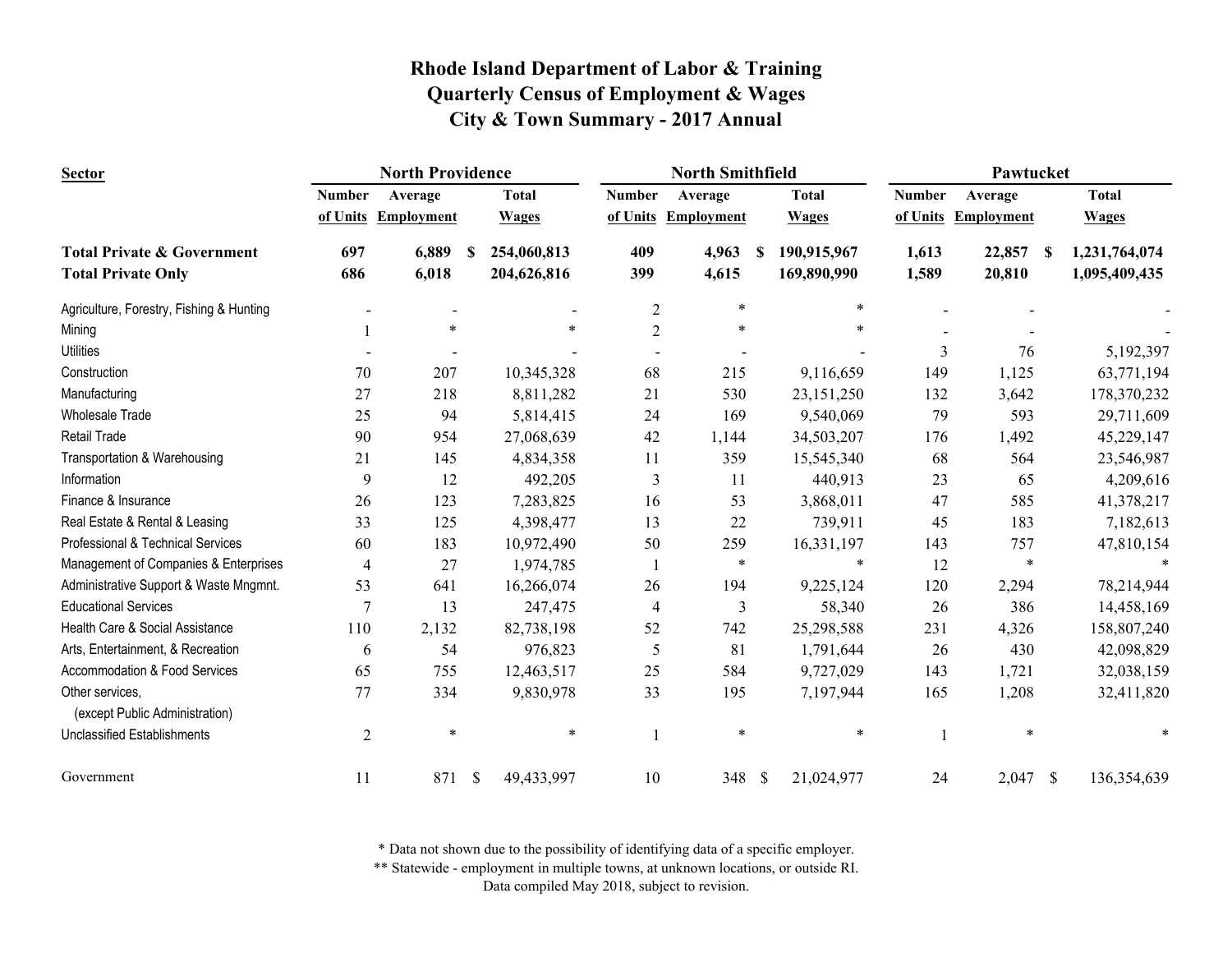| <b>Sector</b>                                     | Portsmouth    |                   |    |              | Providence    |                     |    |               | Richmond       |                          |               |              |
|---------------------------------------------------|---------------|-------------------|----|--------------|---------------|---------------------|----|---------------|----------------|--------------------------|---------------|--------------|
|                                                   | <b>Number</b> | Average           |    | <b>Total</b> | <b>Number</b> | Average             |    | <b>Total</b>  | <b>Number</b>  | Average                  |               | <b>Total</b> |
|                                                   | of Units      | <b>Employment</b> |    | <b>Wages</b> |               | of Units Employment |    | <b>Wages</b>  |                | of Units Employment      |               | <b>Wages</b> |
| <b>Total Private &amp; Government</b>             | 568           | 5,887             | -S | 329,958,667  | 5,848         | 112,550             | -S | 6,658,882,449 | 165            | 2,040                    | -S            | 85,112,441   |
| <b>Total Private Only</b>                         | 551           | 5,193             |    | 293,275,070  | 5,748         | 97,659              |    | 5,596,657,117 | 157            | 1,379                    |               | 44,995,751   |
| Agriculture, Forestry, Fishing & Hunting          | 14            | 46                |    | 1,161,770    |               | ∗                   |    | $\ast$        | 8              | 51                       |               | 2,519,522    |
| Mining                                            |               |                   |    |              |               |                     |    |               |                | $\ast$                   |               |              |
| <b>Utilities</b>                                  |               | $\ast$            |    |              | 8             | 535                 |    | 61,115,403    |                |                          |               |              |
| Construction                                      | 67            | 358               |    | 18,215,061   | 270           | 2,361               |    | 189,432,792   | 24             | 105                      |               | 4,864,793    |
| Manufacturing                                     | 19            | 1,365             |    | 131,391,727  | 221           | 3,667               |    | 167,008,384   | 4              | $\ast$                   |               |              |
| <b>Wholesale Trade</b>                            | 29            | 92                |    | 7,023,671    | 228           | 2,864               |    | 200,722,123   | 6              | $\ast$                   |               |              |
| <b>Retail Trade</b>                               | 55            | 545               |    | 19,869,253   | 647           | 6,918               |    | 178,996,037   | 22             | 302                      |               | 8,560,824    |
| Transportation & Warehousing                      | 9             | 87                |    | 2,762,745    | 103           | 773                 |    | 28,196,740    | 3              | $\ast$                   |               |              |
| Information                                       | 17            | 51                |    | 4,059,959    | 139           | 1,810               |    | 112,027,801   | 2              | $\ast$                   |               |              |
| Finance & Insurance                               | 23            | 155               |    | 15,232,431   | 318           | 5,822               |    | 650,867,779   | 6              | 39                       |               | 1,748,522    |
| Real Estate & Rental & Leasing                    | 16            | 121               |    | 5,014,813    | 200           | 1,657               |    | 79,455,450    |                | $\overline{\phantom{a}}$ |               |              |
| Professional & Technical Services                 | 77            | 145               |    | 10,163,189   | 1,005         | 6,786               |    | 602,064,495   | 15             | 89                       |               | 4,501,527    |
| Management of Companies & Enterprises             | 6             | $\ast$            |    | *            | 57            | 3,163               |    | 367,153,980   |                | $\blacksquare$           |               |              |
| Administrative Support & Waste Mngmnt.            | 37            | 281               |    | 8,970,612    | 336           | 7,513               |    | 261,215,927   | 13             | 63                       |               | 2,360,116    |
| <b>Educational Services</b>                       | 18            | 291               |    | 12,434,797   | 137           | 11,532              |    | 683, 637, 284 |                | $\ast$                   |               |              |
| Health Care & Social Assistance                   | 48            | 878               |    | 35,280,481   | 734           | 27,212              |    | 1,609,869,434 | 12             | 62                       |               | 2,081,875    |
| Arts, Entertainment, & Recreation                 | 9             | 97                |    | 3,443,708    | 67            | 1,025               |    | 28,711,074    | $\overline{7}$ | 114                      |               | 1,741,216    |
| Accommodation & Food Services                     | 45            | 471               |    | 9,989,211    | 608           | 9,869               |    | 222,575,327   | 19             | 247                      |               | 4,002,501    |
| Other services,<br>(except Public Administration) | 60            | 199               |    | 7,675,808    | 660           | 4,135               |    | 152,751,807   | 13             | 28                       |               | 608,790      |
| <b>Unclassified Establishments</b>                |               | $\ast$            |    | $\ast$       | 9             | $\ast$              |    | $\ast$        |                | $\ast$                   |               |              |
| Government                                        | 17            | 694               | \$ | 36,683,597   | 100           | 14,891 \$           |    | 1,062,225,332 | 8              | 661                      | <sup>\$</sup> | 40,116,690   |

\* Data not shown due to the possibility of identifying data of a specific employer.

\*\* Statewide - employment in multiple towns, at unknown locations, or outside RI.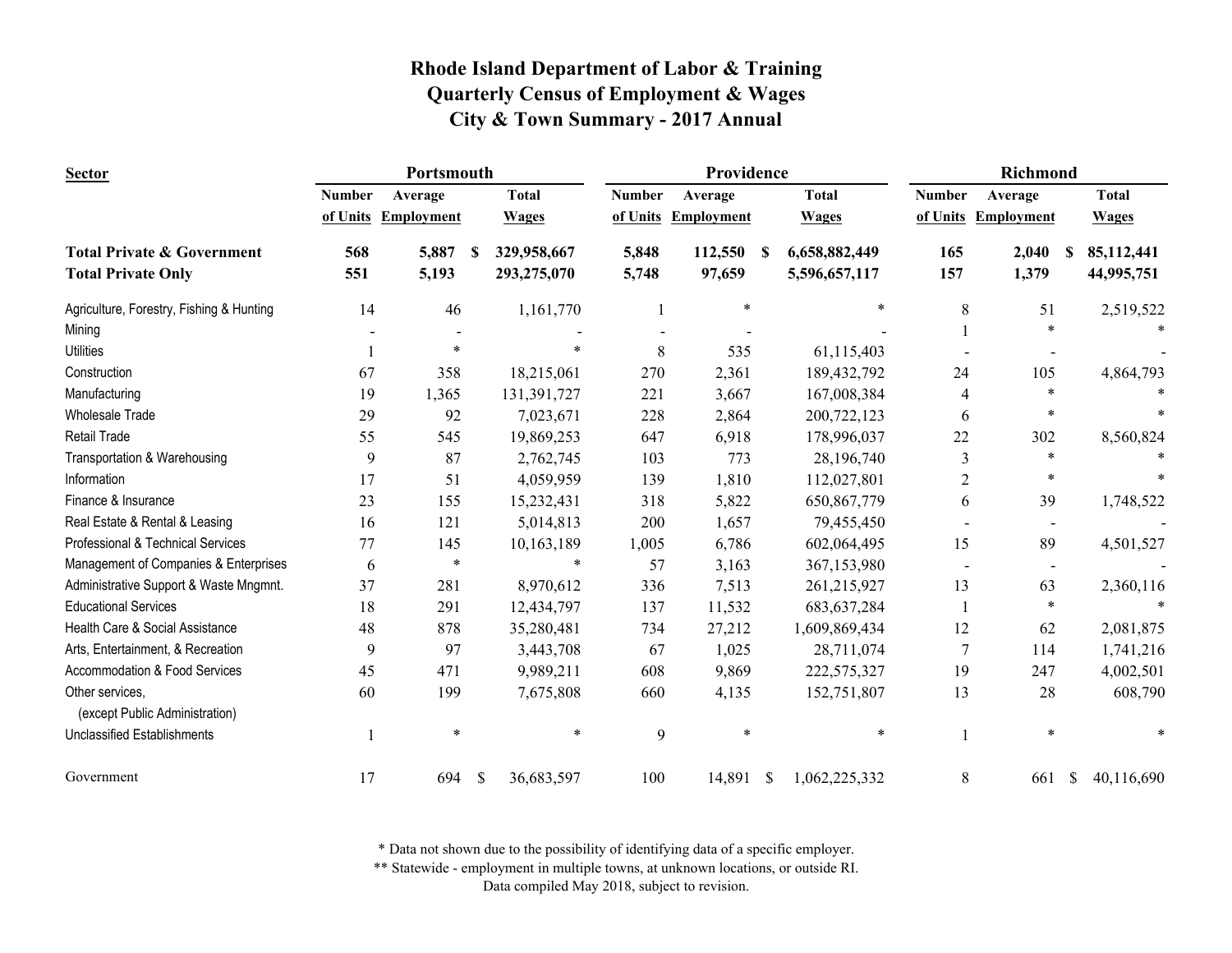| <b>Sector</b>                            |                | <b>Scituate</b>          |                             |               | Smithfield        |                               | <b>South Kingstown</b> |                     |                         |  |
|------------------------------------------|----------------|--------------------------|-----------------------------|---------------|-------------------|-------------------------------|------------------------|---------------------|-------------------------|--|
|                                          | <b>Number</b>  | Average                  | <b>Total</b>                | <b>Number</b> | Average           | <b>Total</b>                  | <b>Number</b>          | Average             | <b>Total</b>            |  |
|                                          | of Units       | <b>Employment</b>        | <b>Wages</b>                | of Units      | <b>Employment</b> | <b>Wages</b>                  |                        | of Units Employment | <b>Wages</b>            |  |
| <b>Total Private &amp; Government</b>    | 270            | 1,699                    | 73,537,184<br><sup>\$</sup> | 890           | 14,885            | 1,200,871,806<br><sup>S</sup> | 1,052                  | 13,932              | 665,945,047<br><b>S</b> |  |
| <b>Total Private Only</b>                | 257            | 1,108                    | 36,766,094                  | 875           | 14,283            | 1,163,018,780                 | 1,029                  | 9,987               | 436,763,172             |  |
| Agriculture, Forestry, Fishing & Hunting | 10             | 64                       | 1,454,789                   | 5             | 9                 | 215,932                       | 23                     | 107                 | 3,447,311               |  |
| Mining                                   |                |                          |                             |               | $\ast$            |                               |                        | $\ast$              |                         |  |
| <b>Utilities</b>                         |                |                          |                             |               |                   |                               |                        |                     |                         |  |
| Construction                             | 64             | 211                      | 9,122,837                   | 128           | 997               | 66,411,625                    | 126                    | 392                 | 19,014,642              |  |
| Manufacturing                            | 11             | 20                       | 863,836                     | 58            | 1,327             | 88,573,880                    | 27                     | 530                 | 48, 163, 734            |  |
| <b>Wholesale Trade</b>                   | 9              | 22                       | 924,781                     | 45            | 677               | 52,863,631                    | 48                     | 475                 | 39,394,755              |  |
| Retail Trade                             | 21             | 202                      | 5,567,286                   | 110           | 1,957             | 49,749,731                    | 109                    | 1,237               | 41,648,891              |  |
| Transportation & Warehousing             | 14             | 48                       | 2,902,368                   | 17            | 122               | 6,900,896                     | 9                      | 131                 | 4,043,592               |  |
| Information                              | $\overline{4}$ | 27                       | 861,203                     | 8             | 169               | 12,223,661                    | 26                     | 129                 | 9,033,787               |  |
| Finance & Insurance                      | 10             | 11                       | 505,744                     | 46            | 3,248             | 648,342,901                   | 37                     | 314                 | 20,983,415              |  |
| Real Estate & Rental & Leasing           | 9              | 14                       | 583,012                     | 21            | 110               | 8,872,822                     | 25                     | 221                 | 5,071,746               |  |
| Professional & Technical Services        | 25             | 87                       | 4,299,265                   | 118           | 383               | 26,802,502                    | 128                    | 426                 | 30,507,085              |  |
| Management of Companies & Enterprises    |                | $\overline{\phantom{a}}$ |                             | 7             | 76                | 6,830,229                     | 9                      | 38                  | 4,379,712               |  |
| Administrative Support & Waste Mngmnt.   | 19             | 44                       | 1,443,718                   | 61            | 580               | 29,810,109                    | 84                     | 365                 | 14,206,220              |  |
| <b>Educational Services</b>              |                | $\ast$                   | $\ast$                      | 9             | $\ast$            | $\ast$                        | 20                     | 329                 | 11,824,465              |  |
| Health Care & Social Assistance          | 23             | 107                      | 2,576,598                   | 80            | 1,610             | 49,852,065                    | 120                    | 2,892               | 127,780,460             |  |
| Arts, Entertainment, & Recreation        | $\overline{2}$ | $\ast$                   | $\ast$                      | 16            | 73                | 2,058,595                     | 32                     | 213                 | 5,233,642               |  |
| Accommodation & Food Services            | 16             | 174                      | 3,247,237                   | 76            | 1,428             | 27,782,248                    | 102                    | 1,567               | 30,900,409              |  |
| Other services,                          | 19             | 67                       | 2,146,113                   | 68            | 624               | 24,293,691                    | 100                    | 595                 | 19,728,759              |  |
| (except Public Administration)           |                |                          |                             |               |                   | $\ast$                        |                        |                     |                         |  |
| <b>Unclassified Establishments</b>       |                |                          |                             |               | $\ast$            |                               | $\overline{2}$         | $\ast$              |                         |  |
| Government                               | 13             | 591 \$                   | 36,771,090                  | 15            | 602               | $\mathcal{S}$<br>37,853,026   | 23                     | 3,945 \$            | 229, 181, 875           |  |

\* Data not shown due to the possibility of identifying data of a specific employer.

\*\* Statewide - employment in multiple towns, at unknown locations, or outside RI.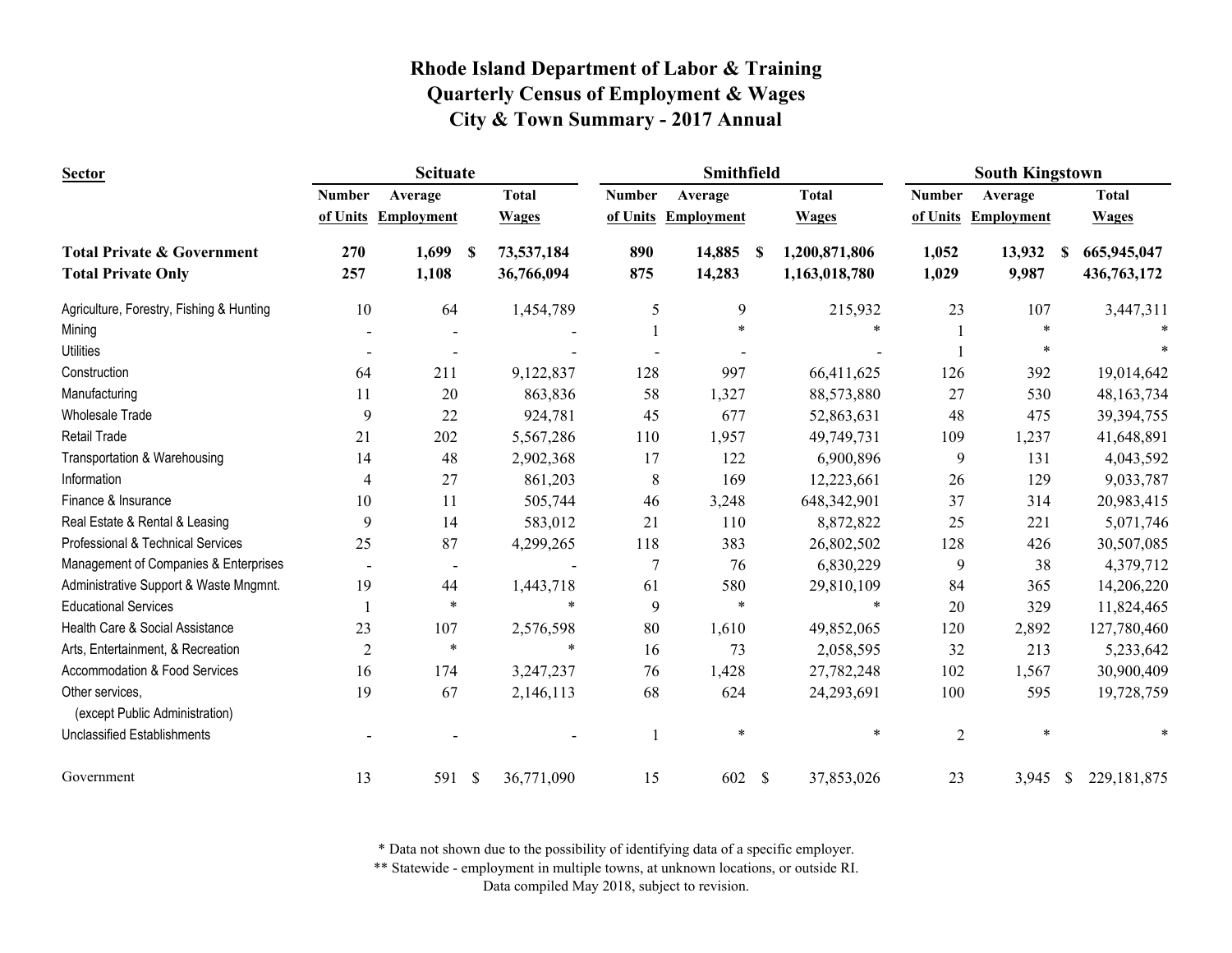| <b>Sector</b>                                     |                | <b>Tiverton</b>     |                             | Warren         |                   |               |              | Warwick        |                     |                    |  |
|---------------------------------------------------|----------------|---------------------|-----------------------------|----------------|-------------------|---------------|--------------|----------------|---------------------|--------------------|--|
|                                                   | <b>Number</b>  | Average             | <b>Total</b>                | <b>Number</b>  | Average           |               | <b>Total</b> | <b>Number</b>  | Average             | <b>Total</b>       |  |
|                                                   |                | of Units Employment | <b>Wages</b>                | of Units       | <b>Employment</b> |               | <b>Wages</b> |                | of Units Employment | <b>Wages</b>       |  |
| <b>Total Private &amp; Government</b>             | 387            | 2,696               | \$103,998,562               | 397            | 3,810             | -S            | 140,631,349  | 3,208          | 48,006              | 2,245,917,729<br>S |  |
| <b>Total Private Only</b>                         | 375            | 2,232               | 80,010,859                  | 390            | 3,645             |               | 132,250,632  | 3,175          | 44,131              | 1,986,219,026      |  |
| Agriculture, Forestry, Fishing & Hunting          | $\overline{7}$ | 23                  | 355,673                     |                | $\ast$            |               | $\ast$       | $\overline{7}$ | $\ast$              |                    |  |
| Mining                                            |                |                     |                             |                |                   |               |              |                |                     |                    |  |
| <b>Utilities</b>                                  | 3              | 26                  | 2,710,919                   |                |                   |               |              |                |                     |                    |  |
| Construction                                      | 50             | 197                 | 9,426,910                   | 48             | 140               |               | 6,829,777    | 284            | 2,178               | 137,302,031        |  |
| Manufacturing                                     | 15             | 77                  | 2,145,552                   | 38             | 794               |               | 38,350,645   | 121            | 2,798               | 176,964,669        |  |
| <b>Wholesale Trade</b>                            | 19             | 94                  | 4,775,007                   | 20             | 120               |               | 8,278,362    | 207            | 1,816               | 108,966,616        |  |
| <b>Retail Trade</b>                               | 58             | 580                 | 23,997,671                  | 42             | 306               |               | 7,593,511    | 397            | 7,540               | 228,387,881        |  |
| Transportation & Warehousing                      | 10             | 58                  | 1,375,487                   | $\overline{4}$ | 153               |               | 4,073,570    | 80             | 2,297               | 96,882,043         |  |
| Information                                       |                | $\ast$              | $\ast$                      | 5              | 28                |               | 1,377,818    | 40             | 416                 | 20,716,926         |  |
| Finance & Insurance                               | 14             | 54                  | 3,030,410                   | 13             | 186               |               | 8,068,212    | 209            | 2,709               | 198,138,760        |  |
| Real Estate & Rental & Leasing                    | 4              | 6                   | 370,244                     | 8              | 29                |               | 898,182      | 126            | 1,159               | 48,148,283         |  |
| Professional & Technical Services                 | 39             | 66                  | 5,039,364                   | 38             | 236               |               | 11,120,287   | 425            | 2,080               | 126,533,275        |  |
| Management of Companies & Enterprises             |                | $\ast$              | $\ast$                      |                | $\ast$            |               | $\ast$       | 29             | 1,562               | 125,504,141        |  |
| Administrative Support & Waste Mngmnt.            | 33             | 62                  | 3,852,097                   | 27             | 151               |               | 4,535,504    | 215            | 2,653               | 82,437,196         |  |
| <b>Educational Services</b>                       | 6              | 22                  | 333,057                     | 6              | 83                |               | 3,743,762    | 41             | 614                 | 24,301,449         |  |
| Health Care & Social Assistance                   | 32             | 371                 | 11,527,407                  | 39             | 520               |               | 19,084,971   | 402            | 8,461               | 436,939,562        |  |
| Arts, Entertainment, & Recreation                 | 5              | 26                  | 432,564                     | 8              | 55                |               | 1,058,984    | 40             | 598                 | 12,563,028         |  |
| Accommodation & Food Services                     | 33             | 446                 | 7,580,461                   | 45             | 639               |               | 10,915,431   | 257            | 5,514               | 108,907,194        |  |
| Other services,<br>(except Public Administration) | 45             | 122                 | 2,801,167                   | 47             | 198               |               | 5,824,287    | 292            | 1,718               | 52,797,851         |  |
| <b>Unclassified Establishments</b>                |                |                     |                             |                |                   |               |              | 3              | $\ast$              |                    |  |
| Government                                        | 12             | 464                 | 23,987,703<br>$\mathcal{S}$ | $\overline{7}$ | 165               | $\mathcal{S}$ | 8,380,717    | 33             | 3,875 \$            | 259,698,703        |  |

\* Data not shown due to the possibility of identifying data of a specific employer.

\*\* Statewide - employment in multiple towns, at unknown locations, or outside RI.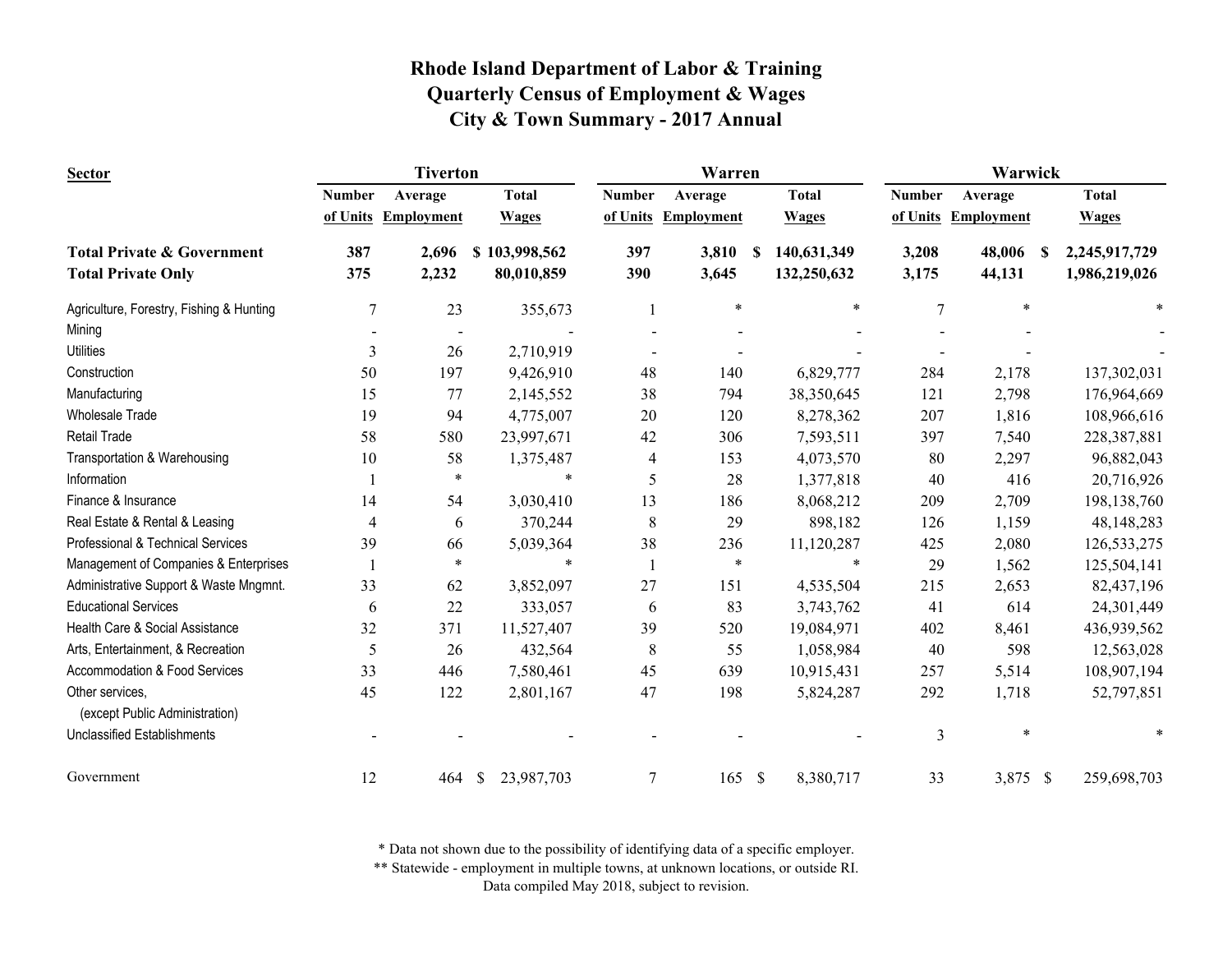| Sector                                            | Westerly       |                     |              |              |               | <b>West Greenwich</b> |   | <b>West Warwick</b> |                |                     |               |              |
|---------------------------------------------------|----------------|---------------------|--------------|--------------|---------------|-----------------------|---|---------------------|----------------|---------------------|---------------|--------------|
|                                                   | <b>Number</b>  | Average             |              | <b>Total</b> | <b>Number</b> | Average               |   | <b>Total</b>        | <b>Number</b>  | Average             |               | <b>Total</b> |
|                                                   |                | of Units Employment |              | <b>Wages</b> |               | of Units Employment   |   | <b>Wages</b>        |                | of Units Employment |               | <b>Wages</b> |
| <b>Total Private &amp; Government</b>             | 873            | 9,762               | S            | 379,990,510  | 227           | 3,190                 | S | 239,966,638         | 594            | 7,742<br>-S         |               | 401,637,940  |
| <b>Total Private Only</b>                         | 854            | 8,729               |              | 327,652,660  | 217           | 2,815                 |   | 218,611,536         | 579            | 6,755               |               | 341,119,094  |
| Agriculture, Forestry, Fishing & Hunting          | $\overline{2}$ | $\ast$              |              | $\ast$       |               | $\ast$                |   | *                   | $\overline{2}$ | $\ast$              |               |              |
| Mining                                            |                | $\ast$              |              |              |               | $\ast$                |   | $\ast$              |                |                     |               |              |
| <b>Utilities</b>                                  |                | $\ast$              |              |              |               |                       |   |                     |                |                     |               |              |
| Construction                                      | 88             | 312                 |              | 16,071,665   | 36            | 108                   |   | 5,582,975           | 65             | 361                 |               | 16,356,450   |
| Manufacturing                                     | 26             | 552                 |              | 27,842,098   | 9             | 851                   |   | 102,538,670         | 27             | 1,251               |               | 80,406,239   |
| <b>Wholesale Trade</b>                            | 32             | 74                  |              | 4,193,959    | 12            | 266                   |   | 18,875,007          | 28             | 312                 |               | 22,079,119   |
| <b>Retail Trade</b>                               | 140            | 2,081               |              | 60,946,949   | 16            | 110                   |   | 3,229,060           | 81             | 942                 |               | 38,478,791   |
| Transportation & Warehousing                      | 10             | 55                  |              | 2,230,346    | 11            | $\ast$                |   | *                   | 14             | 419                 |               | 21,454,973   |
| Information                                       | 13             | 105                 |              | 6,269,669    | 3             | 14                    |   | 3,170,241           | 13             | 666                 |               | 54,017,640   |
| Finance & Insurance                               | 29             | 205                 |              | 13,831,716   | $\,8\,$       | 22                    |   | 1,009,930           | 23             | 118                 |               | 9,331,545    |
| Real Estate & Rental & Leasing                    | 24             | 66                  |              | 2,296,491    | 6             | 72                    |   | 5,680,469           | 19             | 62                  |               | 1,959,637    |
| Professional & Technical Services                 | 75             | 274                 |              | 15,080,789   | 32            | 471                   |   | 49,714,037          | 55             | 251                 |               | 16,365,800   |
| Management of Companies & Enterprises             | 6              | 356                 |              | 30,978,206   |               | $\ast$                |   | $\ast$              | 3              | 148                 |               | 17,234,037   |
| Administrative Support & Waste Mngmnt.            | 57             | 206                 |              | 6,503,017    | 26            | 184                   |   | 6,415,229           | 44             | 235                 |               | 8,007,408    |
| <b>Educational Services</b>                       | 8              | 71                  |              | 1,681,045    |               | $\ast$                |   | $\ast$              | $\overline{7}$ | 78                  |               | 1,361,601    |
| Health Care & Social Assistance                   | 108            | 1,759               |              | 73,760,700   | 18            | 128                   |   | 3,562,590           | 61             | 900                 |               | 31,759,390   |
| Arts, Entertainment, & Recreation                 | 34             | 527                 |              | 14,467,984   | 3             | 43                    |   | 790,855             | 8              | $\ast$              |               |              |
| Accommodation & Food Services                     | 117            | 1,739               |              | 39,986,304   | 20            | 277                   |   | 5,803,635           | 59             | 683                 |               | 12,422,844   |
| Other services,<br>(except Public Administration) | 83             | 301                 |              | 8,300,674    | 13            | 24                    |   | 674,894             | $70\,$         | 307                 |               | 9,219,030    |
| <b>Unclassified Establishments</b>                |                |                     |              |              |               |                       |   |                     |                |                     |               |              |
| Government                                        | 19             | 1,033               | $\mathbb{S}$ | 52,337,850   | 10            | 374 \$                |   | 21,355,102          | 15             | 987                 | $\mathcal{S}$ | 60,518,846   |

\* Data not shown due to the possibility of identifying data of a specific employer.

\*\* Statewide - employment in multiple towns, at unknown locations, or outside RI.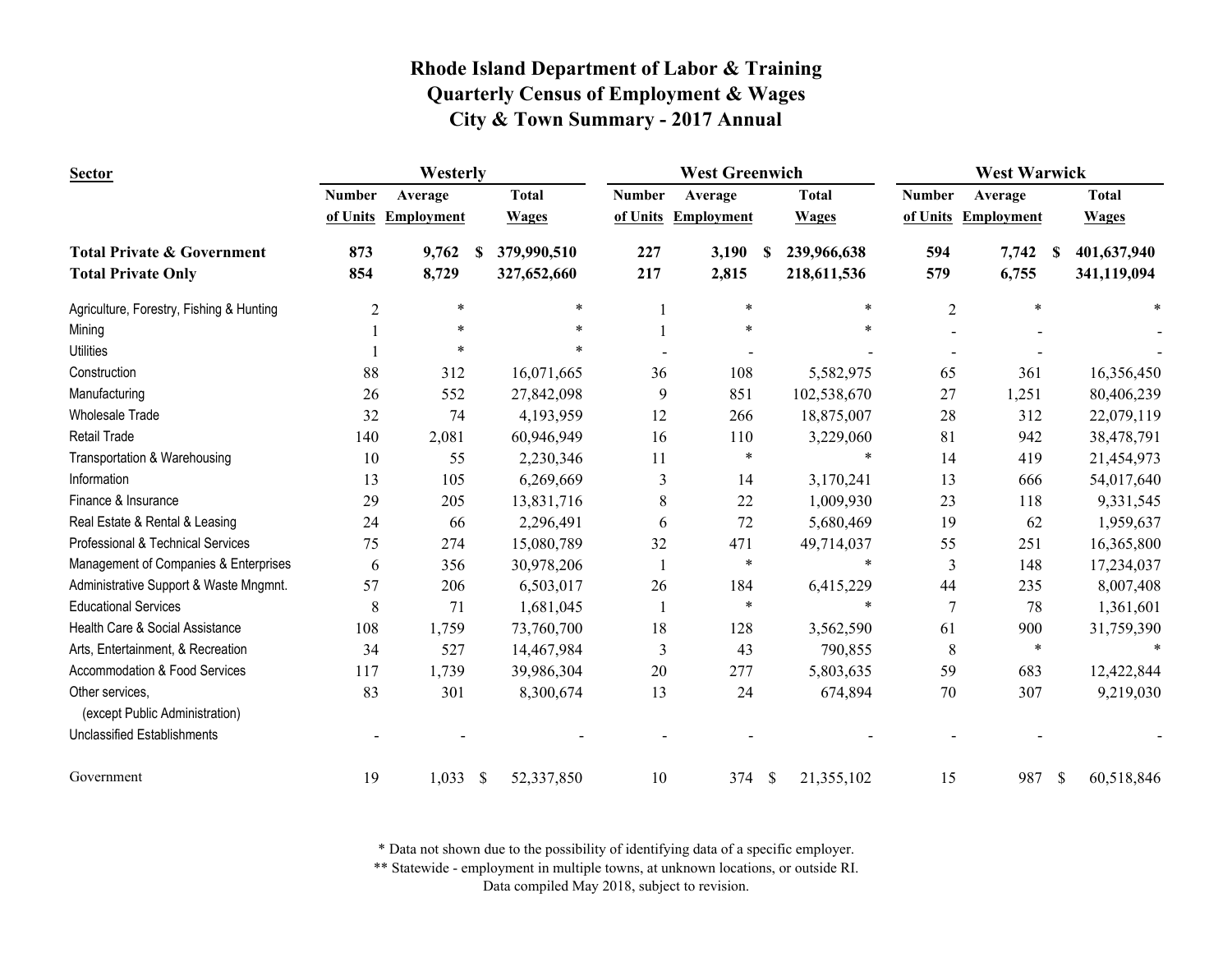| <b>Sector</b>                            |                | Woonsocket        |    |               | Statewide **  |                   |               |              |  |  |
|------------------------------------------|----------------|-------------------|----|---------------|---------------|-------------------|---------------|--------------|--|--|
|                                          | <b>Number</b>  | Average           |    | <b>Total</b>  | <b>Number</b> | Average           |               | <b>Total</b> |  |  |
|                                          | of Units       | <b>Employment</b> |    | <b>Wages</b>  | of Units      | <b>Employment</b> |               | <b>Wages</b> |  |  |
| <b>Total Private &amp; Government</b>    | 924            | 13,959            | S  | 911,336,324   | 4,556         | 10,028            | \$.           | 794,441,667  |  |  |
| <b>Total Private Only</b>                | 906            | 12,409            |    | 827, 767, 374 | 4,106         | 9,917             |               | 783,145,509  |  |  |
| Agriculture, Forestry, Fishing & Hunting |                |                   |    |               | 1             | $\ast$            |               | *            |  |  |
| Mining                                   |                |                   |    |               |               |                   |               |              |  |  |
| <b>Utilities</b>                         | $\overline{2}$ | $\ast$            |    | $\ast$        | 5             | $\ast$            |               | $\ast$       |  |  |
| Construction                             | 69             | 321               |    | 14,534,630    | 263           | 621               |               | 34,481,776   |  |  |
| Manufacturing                            | 53             | 965               |    | 45,637,499    | 61            | 83                |               | 8,215,939    |  |  |
| <b>Wholesale Trade</b>                   | 37             | 345               |    | 23,825,752    | 1,356         | 2,328             |               | 262,347,971  |  |  |
| Retail Trade                             | 118            | 1,382             |    | 64,670,656    | 115           | 226               |               | 11,995,958   |  |  |
| Transportation & Warehousing             | 19             | 559               |    | 22,174,651    | 53            | 134               |               | 8,330,989    |  |  |
| Information                              | 9              | $\ast$            |    | $\ast$        | 192           | 429               |               | 42,560,736   |  |  |
| Finance & Insurance                      | 26             | 161               |    | 9,732,424     | 124           | 578               |               | 52,793,715   |  |  |
| Real Estate & Rental & Leasing           | 32             | 121               |    | 5,418,820     | 41            | 101               |               | 7,052,281    |  |  |
| Professional & Technical Services        | 155            | 457               |    | 36,350,684    | 864           | 1,924             |               | 182,791,848  |  |  |
| Management of Companies & Enterprises    | 17             | 2,453             |    | 408,110,259   | 59            | 185               |               | 13,787,045   |  |  |
| Administrative Support & Waste Mngmnt.   | 55             | 420               |    | 18,931,529    | 531           | 2,459             |               | 107,554,046  |  |  |
| <b>Educational Services</b>              | 11             | 325               |    | 10,981,779    | 87            | 171               |               | 6,276,535    |  |  |
| Health Care & Social Assistance          | 125            | 3,525             |    | 139,921,167   | 105           | 292               |               | 22,527,739   |  |  |
| Arts, Entertainment, & Recreation        | $\overline{7}$ | 107               |    | 2,217,704     | 28            | 33                |               | 2,183,941    |  |  |
| Accommodation & Food Services            | 86             | 935               |    | 15,969,925    | 37            | 176               |               | 7,186,057    |  |  |
| Other services,                          | 85             | 284               |    | 7,554,089     | 118           | 141               |               | 9,699,902    |  |  |
| (except Public Administration)           |                |                   |    |               |               |                   |               |              |  |  |
| <b>Unclassified Establishments</b>       |                |                   |    |               | 66            | 25                |               | 2,809,985    |  |  |
| Government                               | 18             | 1,549             | \$ | 83,568,950    | 23            | 111               | <sup>\$</sup> | 11,296,158   |  |  |

\* Data not shown due to the possibility of identifying data of a specific employer.

\*\* Statewide - employment in multiple towns, at unknown locations, or outside RI.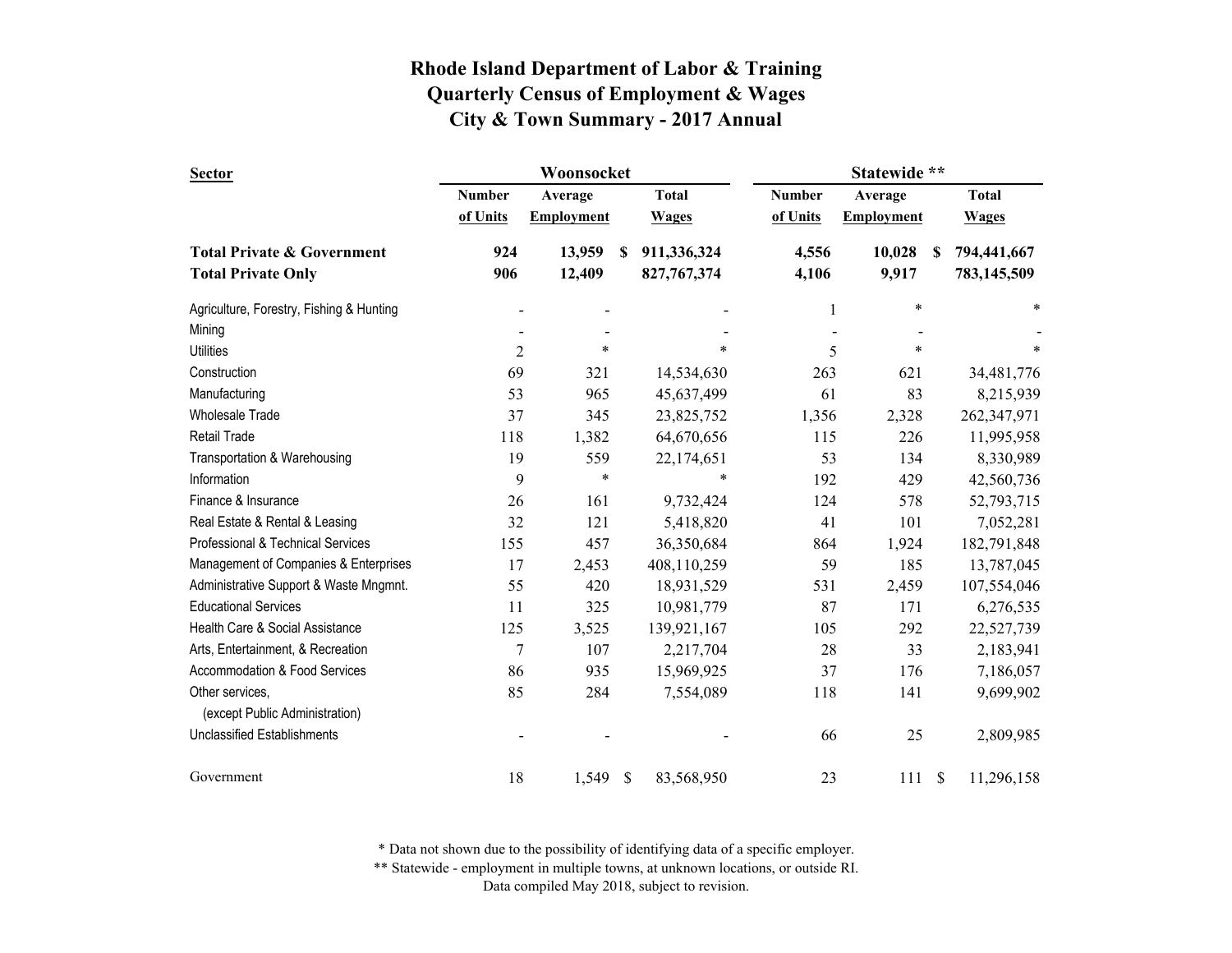| <b>Sector</b>                                     |               | <b>Bristol County</b> |              |                | <b>Kent County</b> |               |               | <b>Newport County</b> |                   |          |               |
|---------------------------------------------------|---------------|-----------------------|--------------|----------------|--------------------|---------------|---------------|-----------------------|-------------------|----------|---------------|
|                                                   | <b>Number</b> | Average               | <b>Total</b> | <b>Number</b>  | Average            |               | <b>Total</b>  | <b>Number</b>         | Average           |          | <b>Total</b>  |
|                                                   | of Units      | <b>Employment</b>     | <b>Wages</b> | of Units       | <b>Employment</b>  |               | <b>Wages</b>  | of Units              | <b>Employment</b> |          | <b>Wages</b>  |
| <b>Total Private &amp; Government</b>             | 1,548         | 13,700 \$             | 572,830,266  | 5,571          | 74,994 \$          |               | 3,565,946,832 | 3,392                 | 40,222 \$         |          | 2,044,085,392 |
| <b>Total Private Only</b>                         | 1,511         | 11,769                | 465,090,607  | 5,480          | 67,821             |               | 3,128,974,634 | 3,291                 | 32,270            |          | 1,412,684,199 |
| Agriculture, Forestry, Fishing & Hunting          |               | $\ast$                | ∗            | 14             | 44                 |               | 1,183,851     | 42                    | 232               |          | 6,188,816     |
| Mining                                            |               |                       |              |                | $\ast$             |               | $\ast$        |                       | $\ast$            |          |               |
| <b>Utilities</b>                                  |               | *                     |              |                | $\ast$             |               | *             | 5                     | 51                |          | 5,535,298     |
| Construction                                      | 193           | 638                   | 32,259,843   | 551            | 3,247              |               | 186,906,461   | 328                   | 1,510             |          | 77,043,647    |
| Manufacturing                                     | 102           | 1,617                 | 80,279,292   | 211            | 5,731              |               | 419,486,965   | 81                    | 2,135             |          | 178, 182, 638 |
| <b>Wholesale Trade</b>                            | 91            | 337                   | 26,544,454   | 328            | 2,827              |               | 190,395,942   | 136                   | 539               |          | 39,659,277    |
| Retail Trade                                      | 139           | 1,130                 | 30,929,940   | 647            | 11,151             |               | 349,137,581   | 429                   | 4,256             |          | 134,458,565   |
| Transportation & Warehousing                      | 10            | 158                   | 4,429,963    | 119            | 3,140              |               | 133,529,895   | 75                    | 521               |          | 20,482,315    |
| Information                                       | 31            | 97                    | 7,409,525    | 86             | 1,186              |               | 87,798,736    | 61                    | 422               |          | 27,078,095    |
| Finance & Insurance                               | 61            | 484                   | 24,843,772   | 319            | 3,260              |               | 236,869,677   | 122                   | 1,104             |          | 92,983,932    |
| Real Estate & Rental & Leasing                    | 40            | 131                   | 6,135,806    | 202            | 1,398              |               | 60,160,972    | 117                   | 634               |          | 27,455,844    |
| Professional & Technical Services                 | 172           | 476                   | 29,536,053   | 722            | 3,915              |               | 267,710,403   | 450                   | 3,376             |          | 237,853,513   |
| Management of Companies & Enterprises             | 11            | 72                    | 3,713,999    | 49             | 1,978              |               | 167,977,289   | 28                    | 464               |          | 27,890,201    |
| Administrative Support & Waste Mngmnt.            | 94            | 456                   | 15,206,303   | 391            | 3,667              |               | 117,992,048   | 268                   | 1,058             |          | 39,753,363    |
| <b>Educational Services</b>                       | 38            | 1,542                 | 79,087,711   | 76             | 1,532              |               | 61,653,921    | 60                    | 1,226             |          | 58,639,907    |
| Health Care & Social Assistance                   | 163           | 1,819                 | 62,919,359   | 683            | 12,482             |               | 582,209,474   | 251                   | 4,212             |          | 162,372,988   |
| Arts, Entertainment, & Recreation                 | 40            | 427                   | 12,959,813   | 69             | 768                |               | 16,272,839    | 93                    | 1,468             |          | 45, 475, 221  |
| Accommodation & Food Services                     | 127           | 1,638                 | 30,087,867   | 465            | 8,816              |               | 169,622,814   | 375                   | 7,168             |          | 169,493,604   |
| Other services,<br>(except Public Administration) | 196           | 744                   | 18,421,870   | 542            | 2,678              |               | 79,126,622    | 365                   | 1,891             |          | 61,705,802    |
| Unclassified Establishments                       |               | $\ast$                | $\ast$       | $\overline{4}$ | $\ast$             |               | $\ast$        | 6                     | $\ast$            |          |               |
| Government                                        | 37            | $1,931$ \$            | 107,739,659  | 91             | 7,172              | $\mathcal{S}$ | 436,972,198   | 99                    | 7,951             | <b>S</b> | 631,401,193   |

\* Data not shown due to the possibility of identifying data of a specific employer.

\*\* Statewide - employment in multiple towns, at unknown locations, or outside RI.